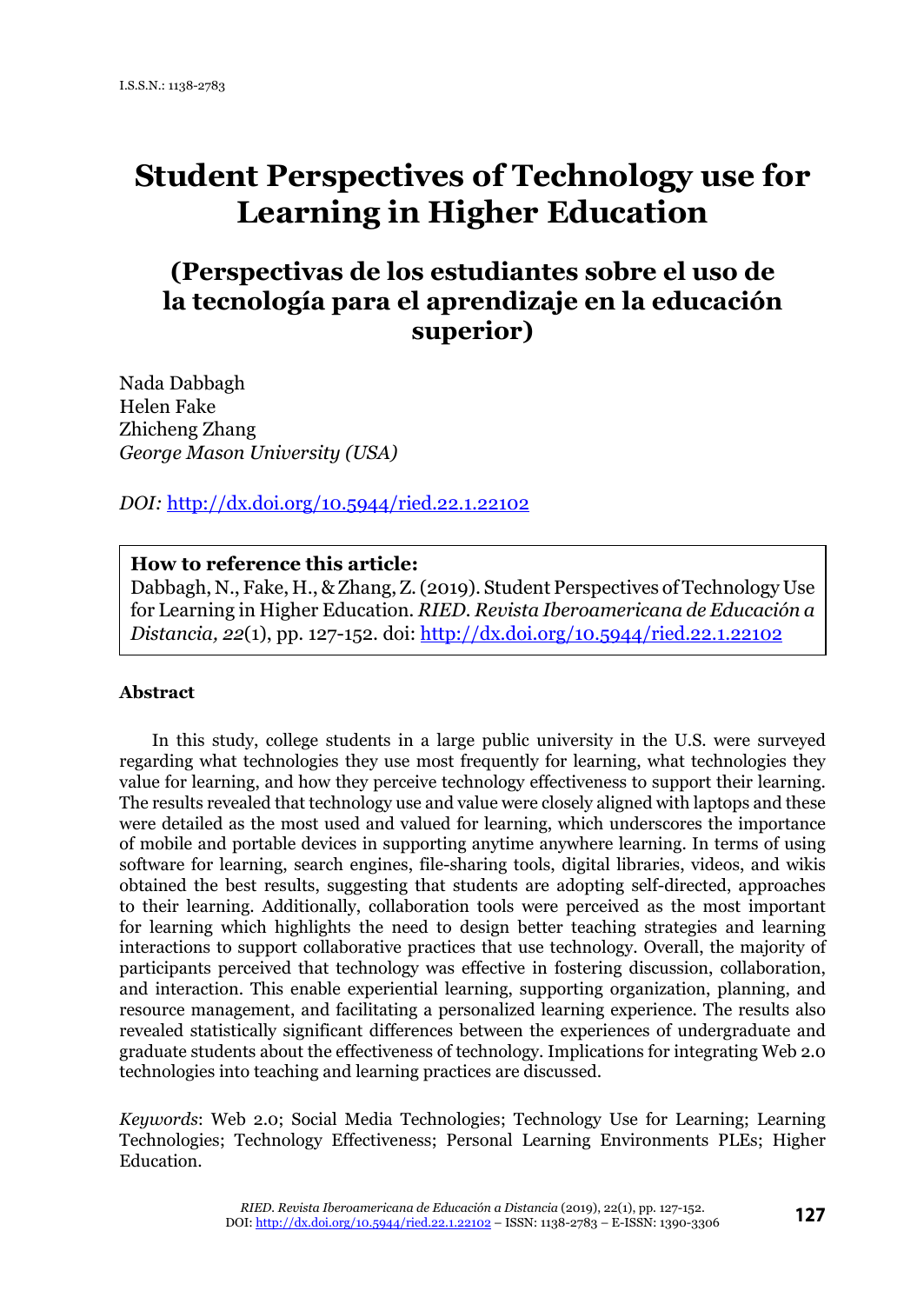#### **Resumen**

En este estudio, los estudiantes universitarios en una gran universidad pública en los EE. UU. fueron encuestados con respecto a qué tecnologías utilizan con más frecuencia para aprender, qué tecnologías valoran para el aprendizaje y cómo perciben efectividad de la tecnología para respaldar su aprendizaje. Los resultados revelaron que el uso y el valor de la tecnología estaban estrechamente alineados con ordenadores portátiles y teléfonos inteligentes, éstos fueron detallados como los más utilizados y valorados para el aprendizaje, lo que subraya la importancia de los dispositivos móviles y portátiles para respaldar el aprendizaje en cualquier momento y lugar. En términos de uso de software para el aprendizaje, los motores de búsqueda, las herramientas para compartir archivos, las bibliotecas digitales, los videos y los wikis obtuvieron los mejores resultados, lo que sugiere que los estudiantes están adoptando enfoques autodirigidos para su aprendizaje. Además, las herramientas de colaboración fueron percibidas como las más importantes para el aprendizaje, lo que destaca la necesidad de diseñar mejores estrategias de enseñanza e interacciones de aprendizaje para respaldar las prácticas de colaboración que utilizan la tecnología. En general, la mayoría de los participantes percibió que la tecnología era eficaz para fomentar el debate, la colaboración y la interacción. Esto permite el aprendizaje experiencial, apoya la organización, la planificación, la gestión de recursos y facilita una experiencia de aprendizaje personalizada. Los resultados también revelaron diferencias estadísticamente significativas entre las experiencias de los estudiantes de pregrado y posgrado acerca de la efectividad de la tecnología. Se discuten las implicaciones para integrar las tecnologías Web 2.0 en las prácticas de enseñanza y aprendizaje.

*Palabras-claves:* web 2.0; tecnologías de medios sociales; uso de la tecnología para el aprendizaje; tecnologías de aprendizaje; efectividad de la tecnología; entornos de aprendizaje personales PLE; educación superior.

In January 2017, the Office of Educational Technology of the United States Department of Education issued a supplement to the 2016 National Education Technology Plan (NETP) that calls for reimagining the role of technology in higher education in a way that embraces the needs of an increasingly diverse and geographically dispersed group of students with differing educational goals seeking access to high quality postsecondary learning experiences and credentials. A principal recommendation of this report is to think about technology as an engaging and empowering learning agent such that:

All learners will have engaging and empowering learning experiences in both formal and informal settings, in multiple contexts, and at various stages throughout their lifetimes. Learners will be supported by technology that scaffolds their learning, allows them to document their competencies, and helps them form meaningful connections to instructors, mentors, and peers to ensure their success along diverse career and educational pathways (p. 17).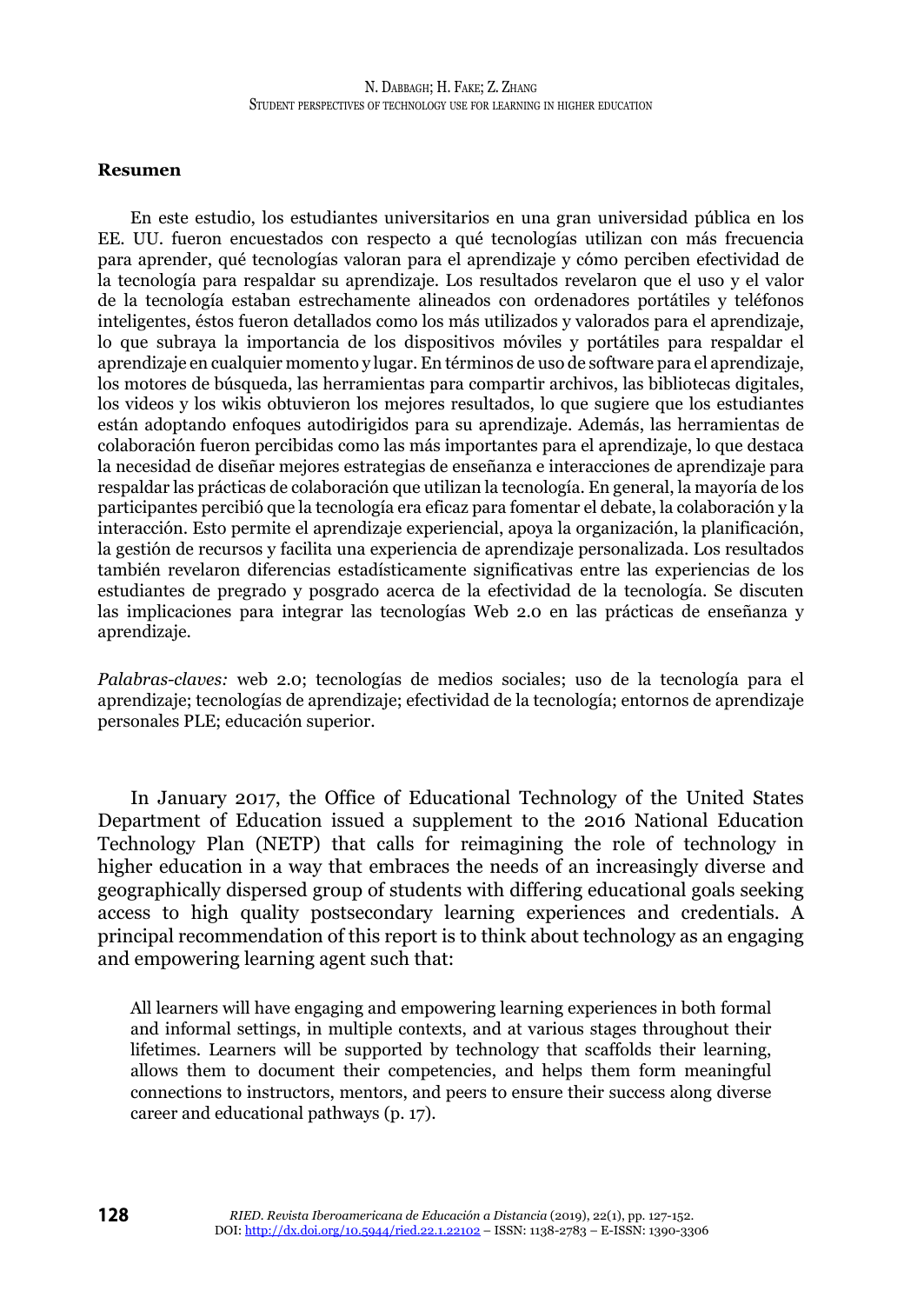Reimagining the role of technology as an engaging and empowering learning agent allows faculty, administrators, and instructional designers to provide learning experiences that are more personalized and directly relevant to students' needs, goals, and interests; more continuous, fostering personal growth and lifelong learning skills; and more flexible, enabling fluid transitions between formal and informal learning and college and career pathways. However, this requires a rethinking of the teaching and learning affordances of technology and an understanding of how faculty and students are using technology for learning. For example, pre-Internet technologies as film, television, compressed video and presentation software, also known as broadcast technologies, were effective in transmitting information to students and hence were primarily used by the instructor or the computer system to support teacher-centered and content-centered pedagogical practices. With the onset of ICT (Information Communication Technology) and the Internet, technology evolved from static and one-way provision of content to dynamic and participatory mediums enabling teaching and learning to be distributed over time and place synchronously and asynchronously and supporting multiple forms of interaction such as learner-learner, learner-group, learner-content, and learner-instructor (Dabbagh et al., 2016).

Technology evolved again in the  $21^{st}$  century to what we have come to know as Web 2.0 technologies and while many of the inherent teaching and learning affordances of ICT were retained, Web 2.0 technologies represented a qualitative shift in how information is created, delivered, and accessed. Web 2.0 became as much a concept as a technology, embodying characteristics such as openness, personalization, collaboration, social networking, social presence, and user-generated content (Adell & Castaneda, 2010; Barron, 2006; Dabbagh & Kitsantas, 2012; Dabbagh et al., 2016; Haskins, 2007; van Harmelen, 2008). Web 2.0 is also characterized as the "social web" and described as the second stage of Internet growth that is all about connecting people and "putting the "I" in the user interface and the "We" into Webs of social participation" (Davis, 2008, p. 3). As a result of these affordances, a new class of technologies labeled social media technologies was established (NMC, 2017). Examples of social media technologies include resource finding, organizing, and sharing tools that enable online bookmarking, blogging, and microblogging (e.g., del.icio.us, WordPress, Twitter); collaboration tools that enable online creation and organization of collaborative workspaces (e.g., wikis, Google Docs); media sharing tools that enable the creation and sharing of digital media and artifacts (e.g., Pinterest, YouTube); and social networking sites that enable socializing and networking (e.g., Facebook, Google+). Social media technologies are ever present in all parts of society including the education sector and are changing how students and educators interact, present information, and judge the quality of content and contributions (Dabbagh et al., 2016).

More specifically, social media technologies are empowering students to take charge of their own learning, prompting them to create, organize and package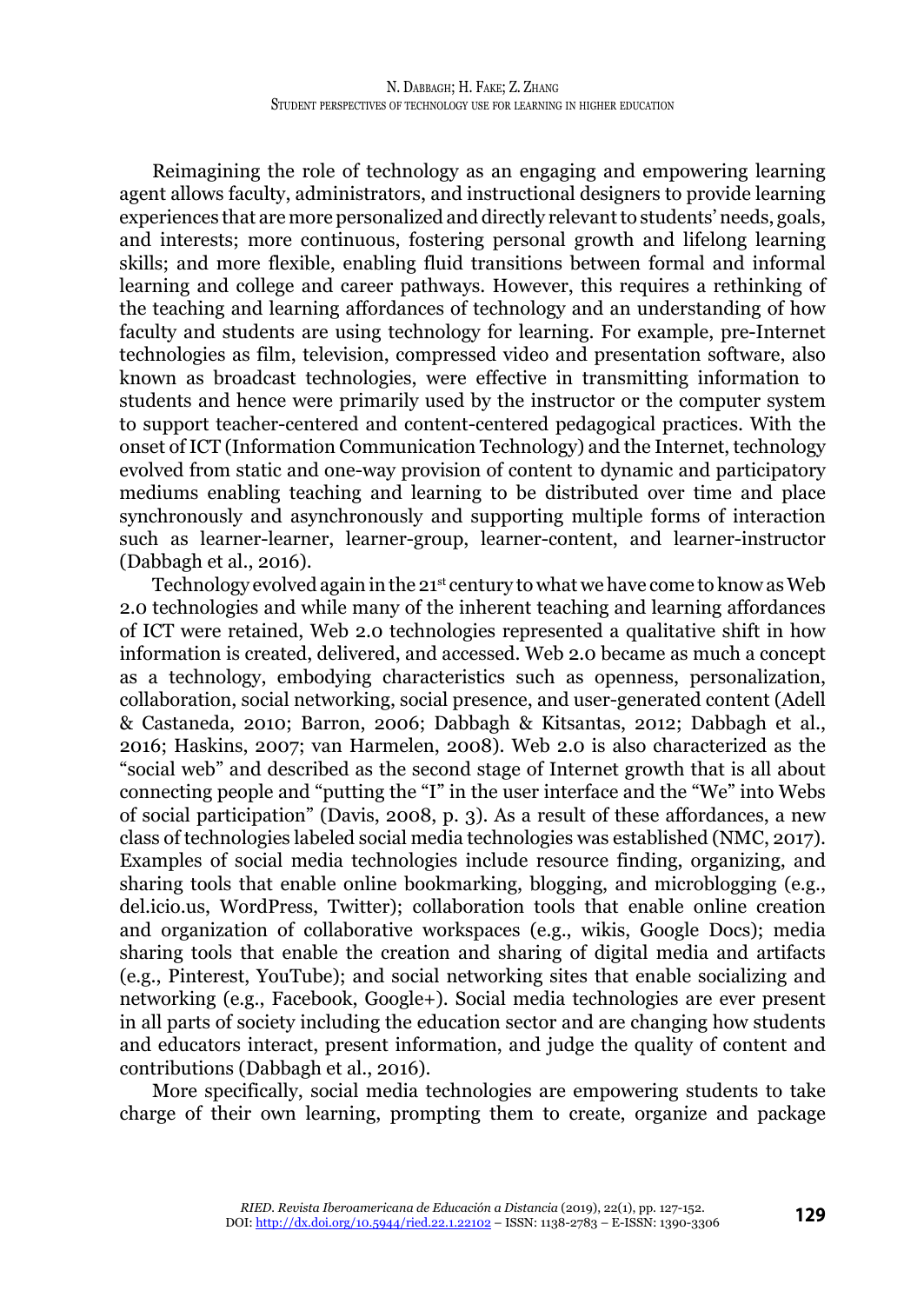learning content around their goals, interests, and preferences resulting in learning that is increasingly self-directed and personalized (Dabbagh & Kitsantas, 2012; Johnson, Adams, & Haywood, 2011). Consequently, higher education institutions are integrating social media technologies and platforms as ICTs to support learnercentered and personalized education systems. Additionally, emergent patterns of learning interactions are evolving towards the use of multiple technologies, multiple platforms, and multiple devices, making it increasingly difficult for faculty and educational institutions to control the learning environment (Pardo, 2013). Dede and Grimson (2013) posit that learners and instructors in higher education contexts are using ICTs as 'bricoleurs', "improvising what they need from the broad palette of tools 'ready to hand' in their everyday experience, whether social networks, cloud computing tools, mobile apps, physical meet-ups, or other emerging resources" (p. 4). Given the omnipresence of Web 2.0 technologies in higher education and the emergent learning affordances, more research is needed to better understand what digital technologies college students are using and how they are using these technologies for learning in order to inform our teaching and learning practices.

#### **RESEARCH ON SOCIAL MEDIA TECHNOLOGIES**

Research indicates that social media technologies are being increasingly used as tools for developing formal and informal learning spaces or experiences that start out as an individual learning platform, digital space, or Personal Learning Environment (PLE) enabling individual knowledge management and construction, and evolve into a social learning platform, system, or Personal Learning Network (PLN) where knowledge is socially constructed and mediated (Dabbagh & Reo, 2011; Kitsantas & Dabbagh, 2010; Minocha & Kerawalla, 2011). Although not wedded to a particular technology, PLEs and PLNs are primarily facilitated by cloud-based Web 2.0 technologies and services designed to help students create, organize, and share content, participate in collective knowledge generation and manage their own meaning-making (Dabbagh & Reo, 2011; Martindale & Dowdy, 2010).

Dabbagh and Kitsantas (2013) examined adult professionals' general use of social media technologies and more specifically, how adult professionals use social media technologies to create PLEs to achieve their learning goals. The findings showed that participants (N=87) tended to use blogs, wikis, and social media sharing technologies primarily for personal learning (70%, 60%, 62% respectively); social networking sites primarily for socializing and networking (72%, 60%); and games and social media sharing technologies primarily for entertainment (88%, 76%). With respect to PLE and PLN development, blogs, microblogs, and social bookmarking tools were perceived as more useful for personal information management, whereas wikis, cloud-based technologies, social networks, and social media sharing tools were perceived as more useful for social interaction and collaboration. In a followup study, Dabbagh, Kitsantas, Al-Freih, and Fake (2015) examined the processes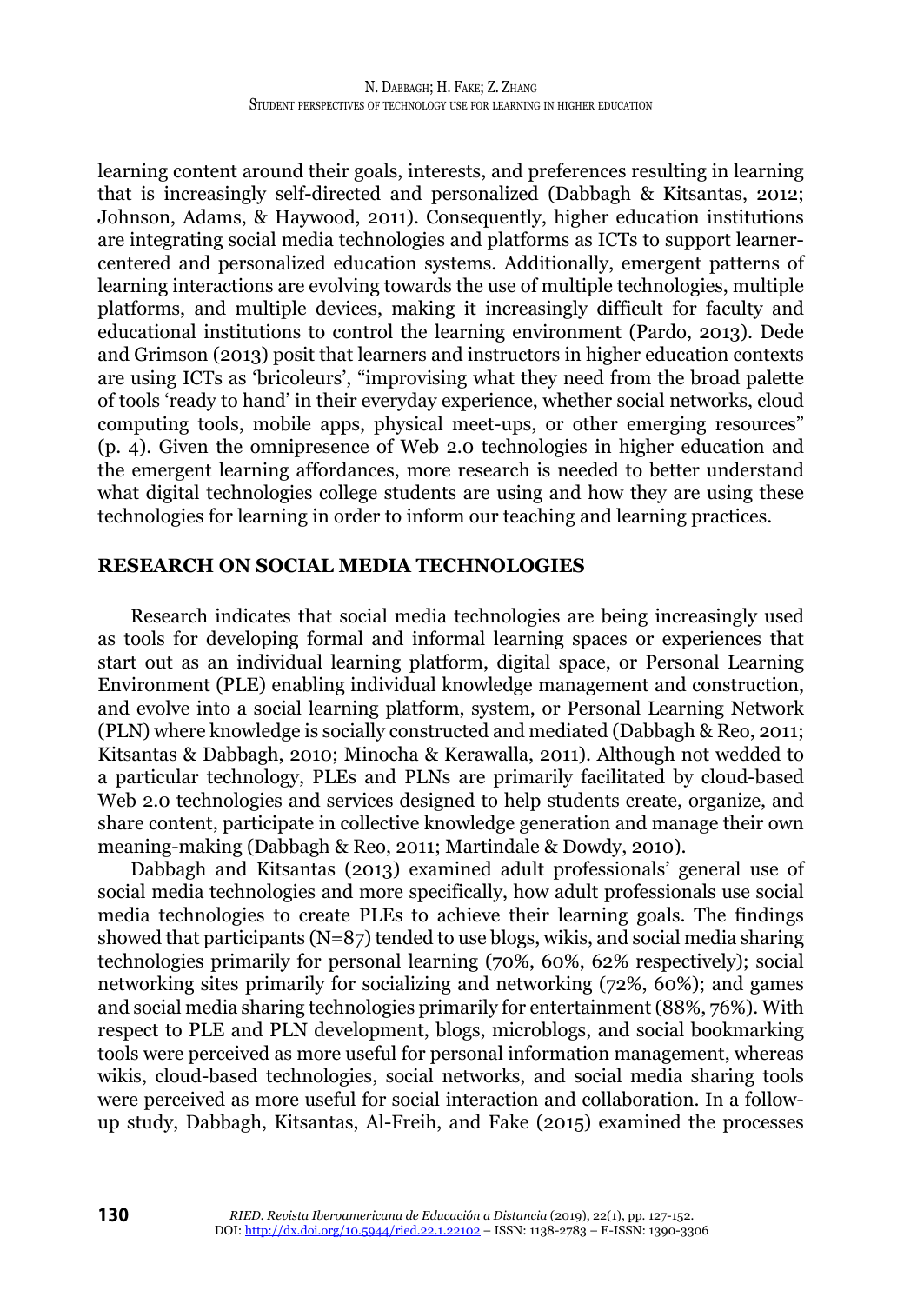that college students' use to create PLEs and PLNs using social media technologies and whether social media technologies are effective learning tools. The findings of this study revealed that students engaged in the self-regulated learning processes of goal setting, task strategies, self-monitoring, and self-evaluation while using social media technologies to develop PLEs and PLNs. Additionally, students reported being intrinsically motivated in using social media technologies to create PLEs and PLNs which is not surprising given that social media's ability to motivate people to learn through community engagement and inter-group communications has been well documented (Mason & Rennie, 2007; McLoughlin & Lee, 2010; Minocha & Kerawalla, 2011).

With respect to what digital technologies college students use for learning, Dabbagh and Fake (2017) analyzed the blog posts of 109 college students (75 undergraduate and 34 graduate) that consisted of responses to the following questions: Who are you, and what do you like to learn about; what hardware do you use to learn; what software do you use to learn; what digital tools do you wish you had access to for learning; and what might your ideal personal learning environment (PLE) look like. The findings of this study revealed that overall, students reported using laptops and smartphones for learning citing portability and connectivity as key advantages of these mobile devices. Interestingly, tablets were more popular among graduate students while smartphones were more popular with undergraduates. With respect to software use for learning, search engines were ranked highest by undergraduates followed by social networking sites and online videos, while graduate students ranked online videos highest followed by search engines and eBooks. Blogs, podcasts, mobile apps and digital libraries were the least used for learning across both populations in this study.

When asked what digital tools they wished they had access to for learning, students wished they had access to organizational tools such as graphic organizers, concept mapping software, and infographic tools to help them visually represent and organize their learning, followed by progress tracking tools to help them stay on track with expectations, and resource management tools such as online bookmarking to help them aggregate and organize learning resources. These findings align with the results of a study conducted by Parra (2016) in which college students reported that they highly valued digital tools that supported information organization and resource management for PLE development. Finally, analysis of responses to the last question in the 2017 Dabbagh and Fake study revealed that students' ideal PLE is dependent on the capability of technology to (1) foster discussion, collaboration, and interaction, (2) enable experiential learning, (3) support organization, planning, and resource management, and (4) facilitate a personalized learning experience.

Given these recent research findings and the inherent capabilities and affordances of social media technologies in supporting user-generated content, shareable content, personal knowledge management, collective knowledge generation, and social interaction and collaboration, the researchers of this current study sought to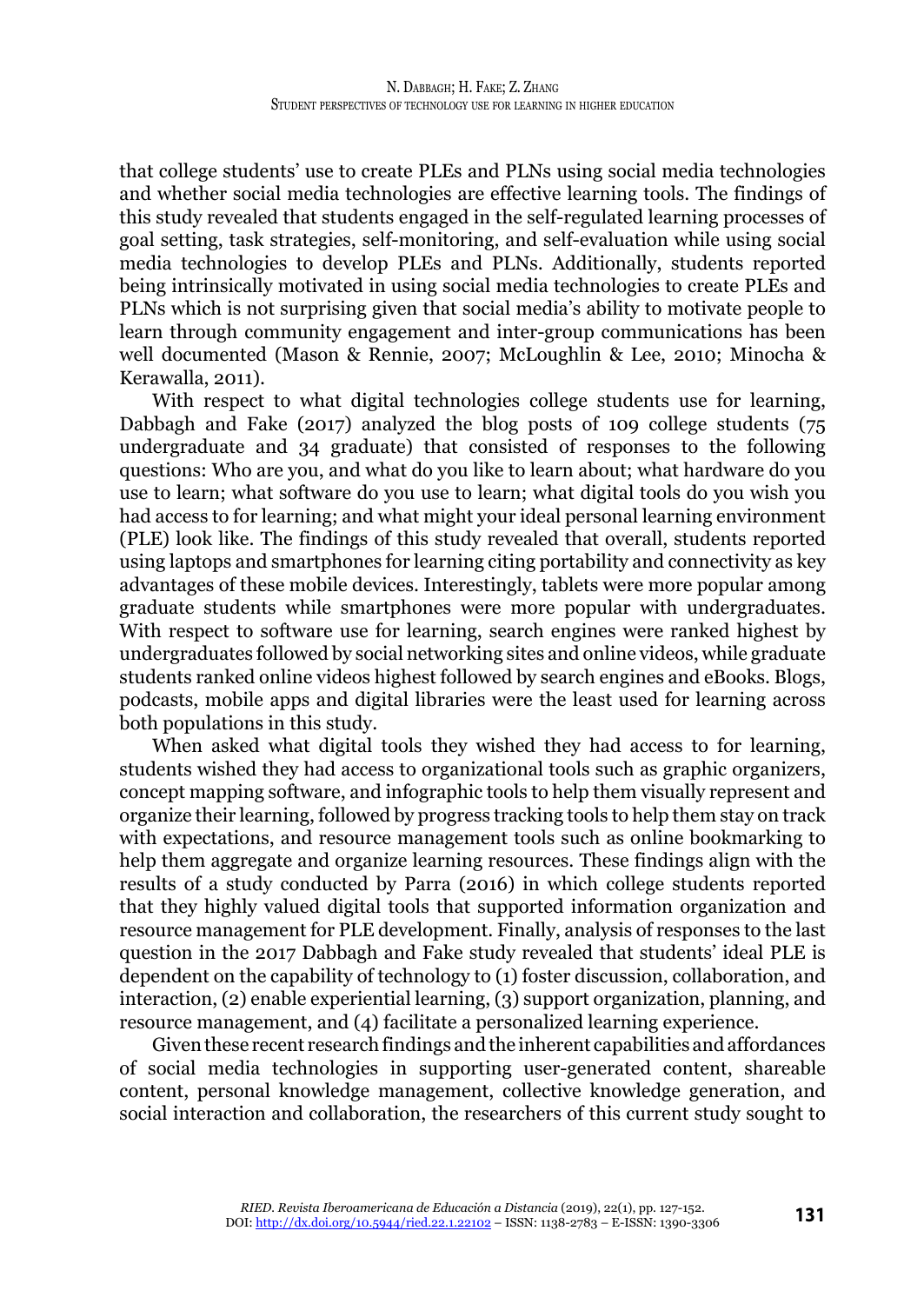further examine the validity and generalizability of college students' perceptions of the value and effectiveness of technology in supporting their learning and the types of technologies students use most frequently for learning. Therefore, this study examined three research questions:

- 1. What technologies do college students use most frequently for learning?
- 2. What technologies do college students value for learning?
- 3. How effective are technologies in fostering discussion, collaboration, and interaction, enabling experiential learning, supporting organization, planning, and resource management, and facilitating a personalized learning experience?

#### **METHOD**

In order to address these research questions at scale, a survey methodology was employed. Survey methodology enables researches to gather cross-sectional data from a representative sample of the targeted population. Survey methodology is a common research method in higher education contexts given the arge number of students attending colleges and universities resulting in large sample sizes. For this study, were able to pull approximately a 30% stratified random sample to ensure that the sample was representative of the target population. At 99% confidence level, the confidence interval for this sample size is 1.03. Additionally, survey methodology enables multiple types of statistical analyses such as descriptive, categorical, and comparative. The next paragraphs in this paper describe the participants of this study, survey development, recruitment procedure and data analysis.

#### **Participants**

Research participants included graduate and undergraduate students at a large public university in the US with a student population of approximately 35,000. The participant sample was selected from a stratified sample of 10,928 students that were demographically representative of the student population at this university. It is important to note that the university where the survey was administered is considered ethnically diverse nationwide with a student body composition that is far above the national average. The original response rate to the survey was  $6\%$  (N=622) however responses declined over time with n=463 completing the survey. All figures represented in this report have adjusted the numbers based on the total number of respondents to the individual survey question to ensure the most accurate reporting.

While it is common to see response attrition for long surveys, the decline in participation was attributed to a variety of factors beyond survey fatigue and drop-off. For example, students who indicated that they were not eligible to participate (e.g. were under the age of 18 or did not consent to the data collection) were immediately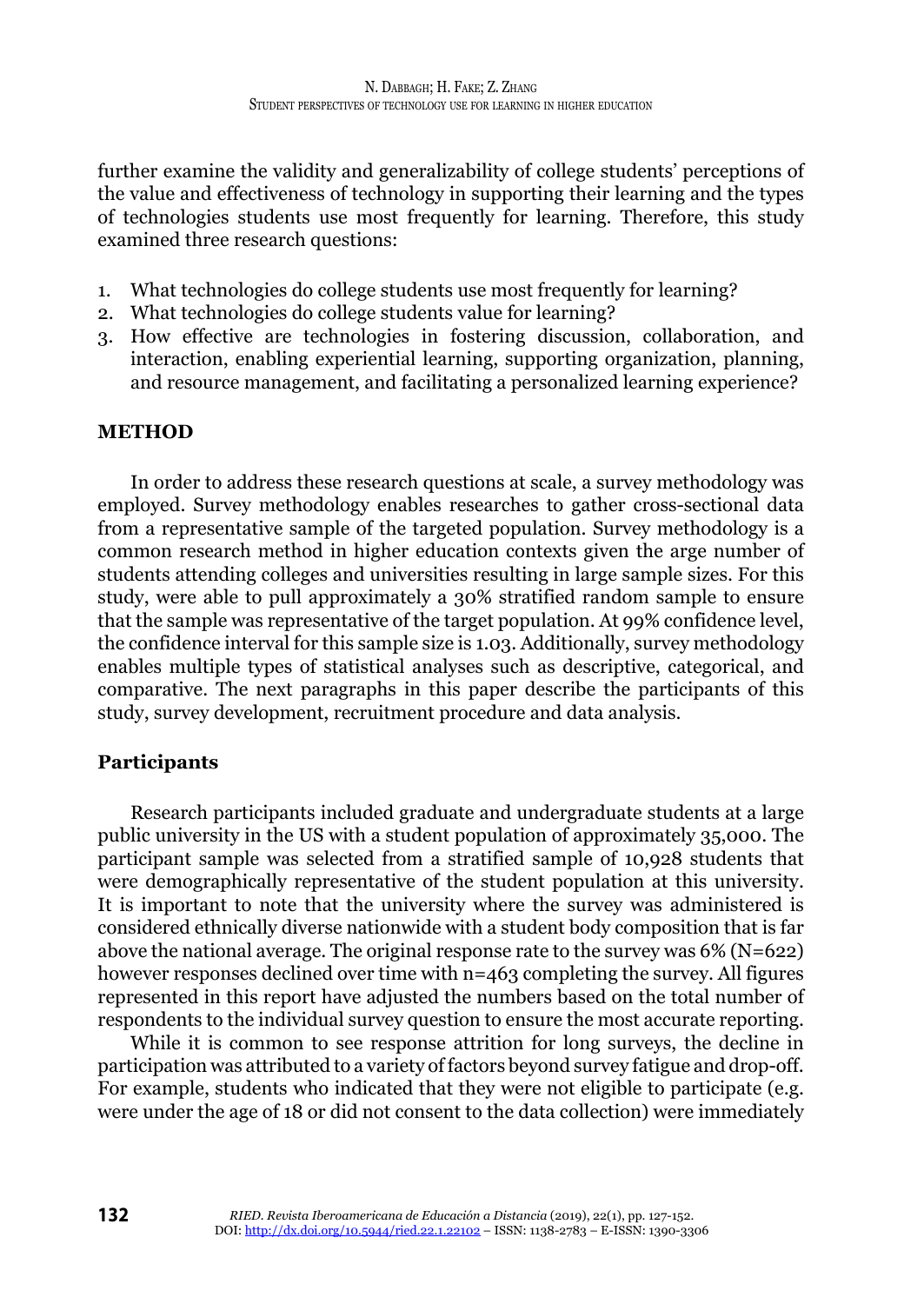branched to the end of the survey. It is also possible that participants skipped certain items, failed to answer others, or simply discontinued answering the questions over time. As mentioned previously, in response to survey response attrition, we adjusted our data analysis on a question by question basis. We additionally utilized and reported the valid percentage to control for nonresponse error.

Female and white students were slightly over-represented in the respondents compared to the university student population and the stratified random sample selected for this study (e.g., 61% respondents were female vs. 52% in the sample; 52% respondents were white vs. 45% in the sample). Therefore, it is important to note that the viewpoints of individuals from these demographics will be more heavily represented in this analysis. Also, of the responding sample, 41% were between the ages of  $18 - 21$ . The second largest age group included  $22 - 25$ -year-olds (21%). See Figure 1.

Figure 1. Participant age distribution



The largest percentage of responses were collected from Master's degree students (26%) while freshmen, juniors, and seniors responded at a similar rate (about 18% for each category). Professional students had the lowest response rate at 2%. Doctoral students represented 10% of the population. See Figure 2.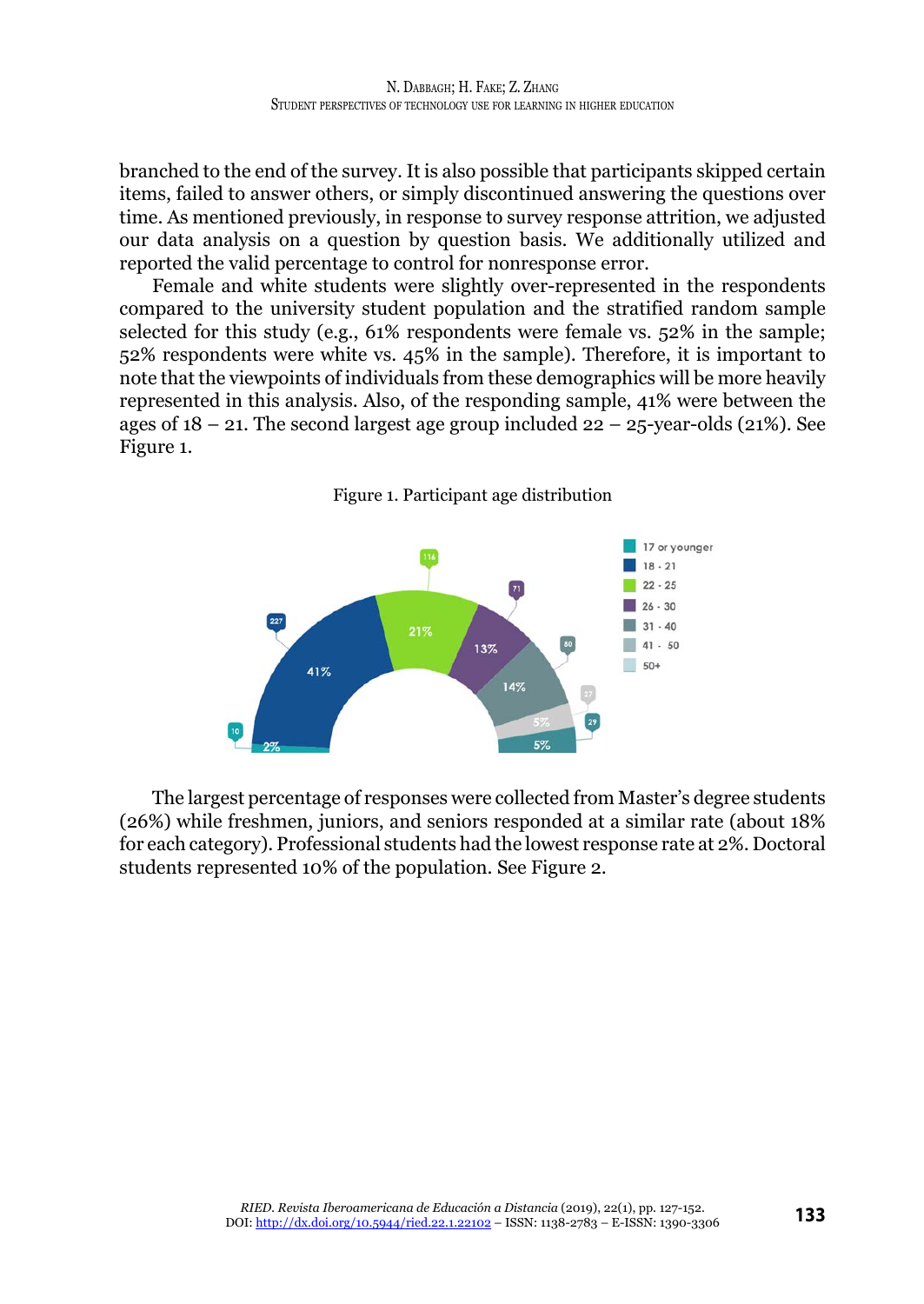

#### Figure 2. Participant academic year

The sample also represented a range of academic majors. The most popular majors for participants of this study included Undecided and Other Majors (13%), followed by Business, Management, Marketing (12%), Computer and Information Sciences and Social Sciences (11%). The least popular majors comprised Communications/ Journalism and Liberal Arts/General Studies (1%). See Figure 3.



#### Figure 3. Participant academic major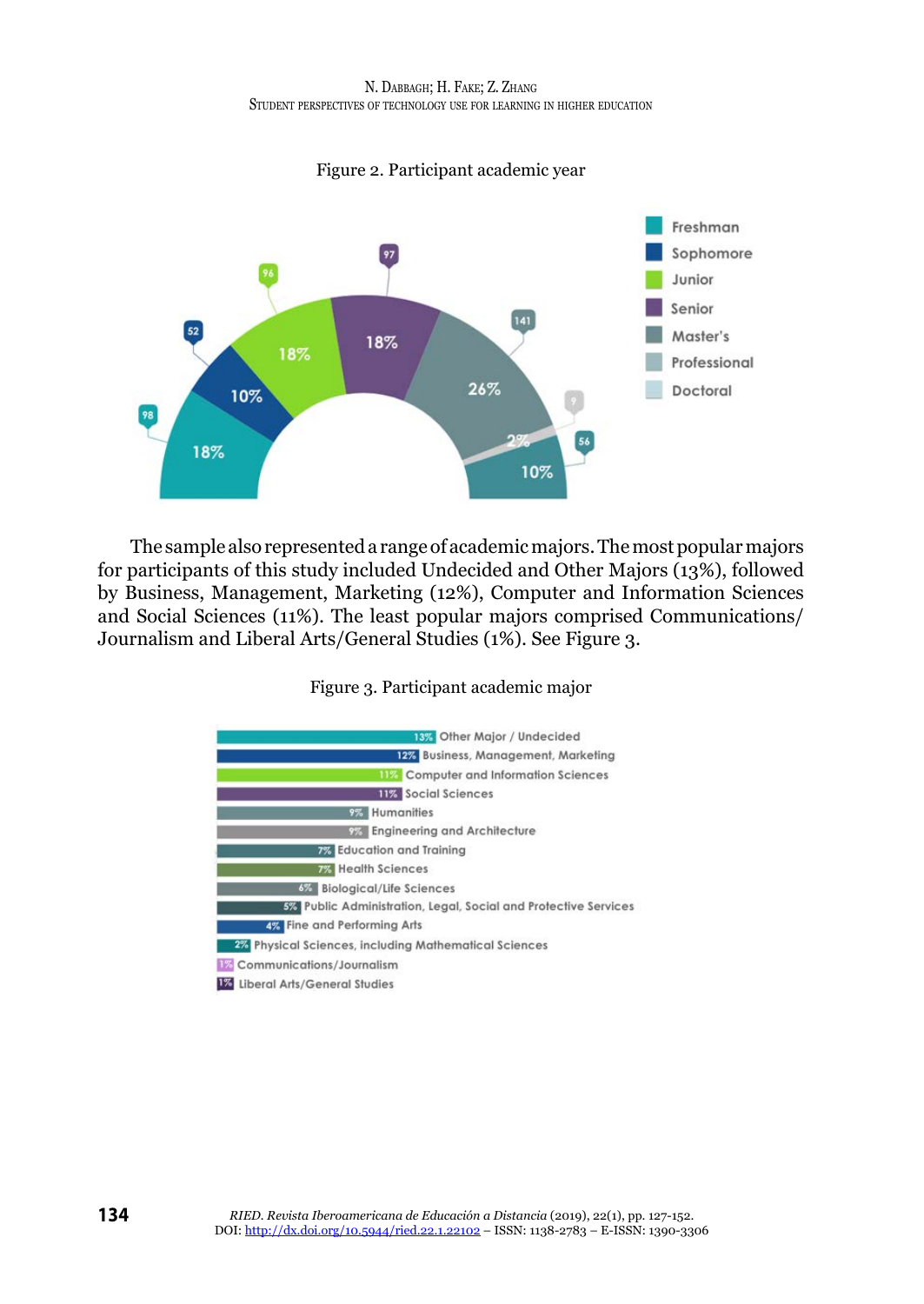#### **Instrument**

The researchers developed the *Technology Use for Learning Student Survey*, a survey grounded in the literature regarding the classifications of Web 2.0 technologies and based on the four ideal PLE characterization themes that emerged from the qualitative data analysis of the Dabbagh and Fake (2017) study mentioned earlier. The *Technology Use for Learning Student Survey* consisted of 11 questions and 101 items (see Appendix). The first few questions of the survey (Questions 1-3) focused primarily on demographic and descriptive data. Questions 4 and 6 queried students about what hardware and software tools they use to learn. Questions 5 and 11 sought to measure the value (importance) students placed on learning technologies using a 6-point Likert scale. Finally, Questions  $7 - 10$  of the survey also used a 6-point Likert scale to evaluate students' perceived effectiveness of learning technologies. Statements for Questions 7 – 10 were generated based on the actual phrases written by students in the blog posts analyzed in the Dabbagh and Fake (2017) study and based on a literature review of the learning affordances associated with the four "ideal PLE" characterization or technology effectiveness themes or categories of (1) fostering discussion, collaboration and interaction; (2) enabling experiential learning; (3) supporting organization, planning, and resource management; and (4) facilitating a personalized learning experience. For example, for the category fostering discussion, communication, and interaction, one of the statements questioned students' perceived satisfaction with technologies enabling them to "feel connected to other learners".

#### **Procedure**

A pilot version of the *Technology Use for Learning Student Survey* was sent out to students in the College of Education and Human Development (CEHD) of the university in which the study was conducted in order to refine the questions and iterate on how to best capture the information to support the research questions. After receiving permission from the university's Institutional Review Board, the researchers distributed the pilot version of the survey to CEHD students. Upon receiving the results of the pilot survey, the researchers evaluated any anomalies and revisited the results to determine if there might have been any areas of confusion in the questions. The researchers then contacted the university's Office of Institutional Research and Effectiveness (OIRE) which agreed to disseminate the survey to university students at large in the fall semester of 2017.

After all the necessary approvals and timelines were agreed upon, the survey was sent to a 30% stratified random sample of the student population pulled from the institutional database. The survey was sent in October of 2017 to reduce potential overlap with other large institutional surveys. Once survey participants clicked the survey link, they were asked to acknowledge their consent. If they did not indicate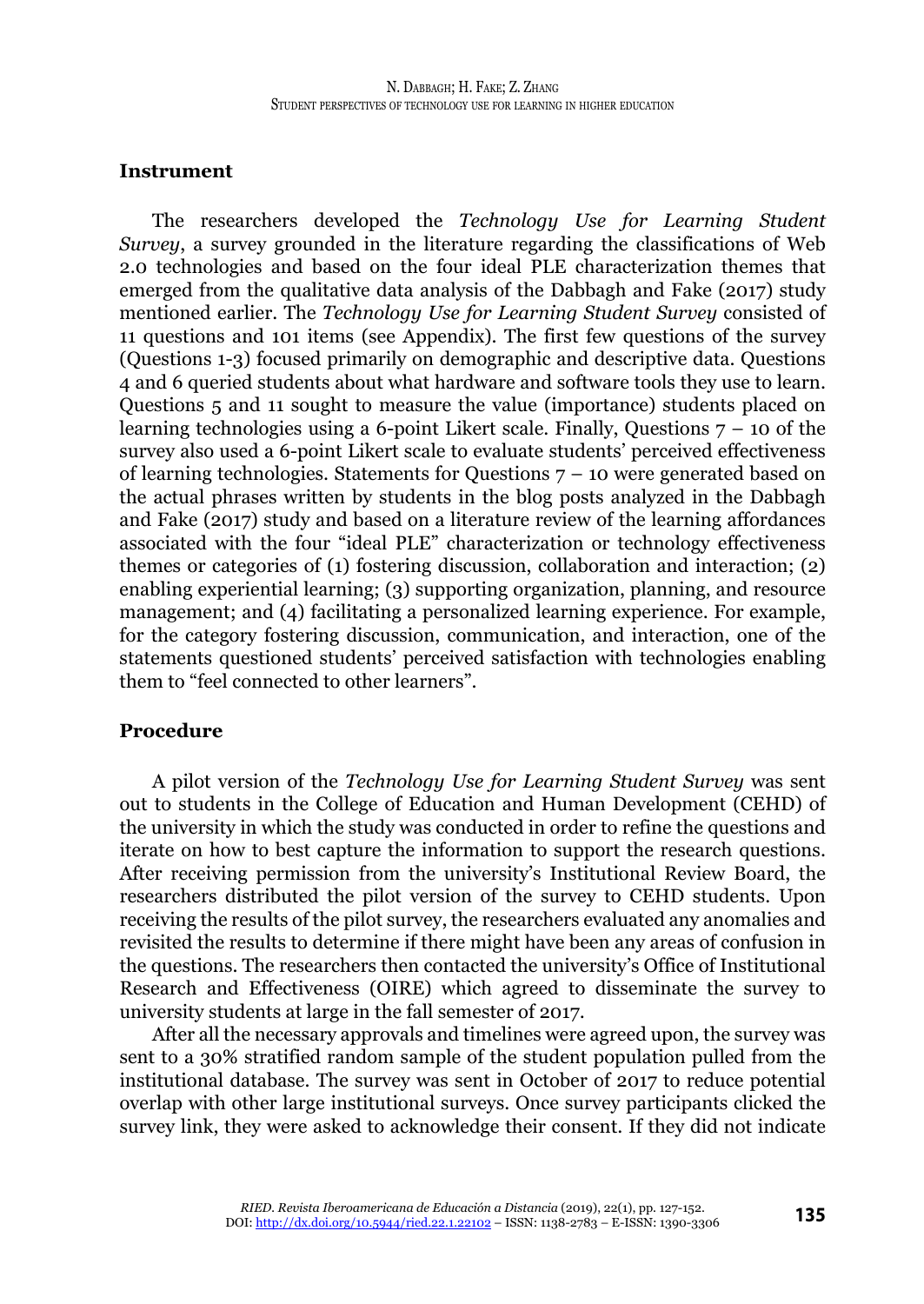consent, they were automatically directed to the end and thanked for their time. This was also true if students were under the age of 17. Of note, no incentives were offered to encourage increased participation. Rather, to increase the response rate, three reminders were sent by OIRE to students to request their participation. As noted earlier, the response rate was 6% resulting in 622 participants.

Once the survey data was collected, the results were scrubbed of any personally identifiable information. Since the tool used for collecting survey feedback, Qualtrics, automatically collects the User ID Number (UID) of participants, the UIDs were immediately deleted. No other identifiable information was collected in the survey. To further protect the confidentiality of the student responses, the Qualtrics account was password protected and was only accessible to the researchers involved in the study. After three weeks of data collection, the survey was officially closed. The returned data was then analyzed for its descriptive characteristics and for any statistically significant differences between undergraduate and graduate students. Next, we discuss the data analysis.

#### **Data analysis**

The data was first analyzed for its descriptive characteristics based on frequency counts and percentages. To begin with, the distribution of respondents on demographic variables was examined relative to that of the sample and the actual student populations. The chi-square goodness of fit test using collapsed scales were used to determine if there were differences in responses between graduate and undergraduate students in technology use and their perceived value of different technologies for learning. Independent samples t-tests were also conducted to compare undergraduate and graduate responses to Likert style questions in the four categories identified in the previous research (e.g., Discussion, Collaboration & Interaction, Experiential Learning, Personalization, and Organization and Resource Management). The results of these analyses are presented in the next section.

#### **RESULTS**

The results of this study are described by each of the research questions. Cronbach alpha for scaled items (Questions 5, 7-11) is .95 suggesting a high level of reliability of the instrument.

#### **Q1: What technologies do college students use most frequently for learning?**

As mentioned previously, Questions 4 and 6 surveyed students about what hardware and software tools they use to learn. From the perspective of hardware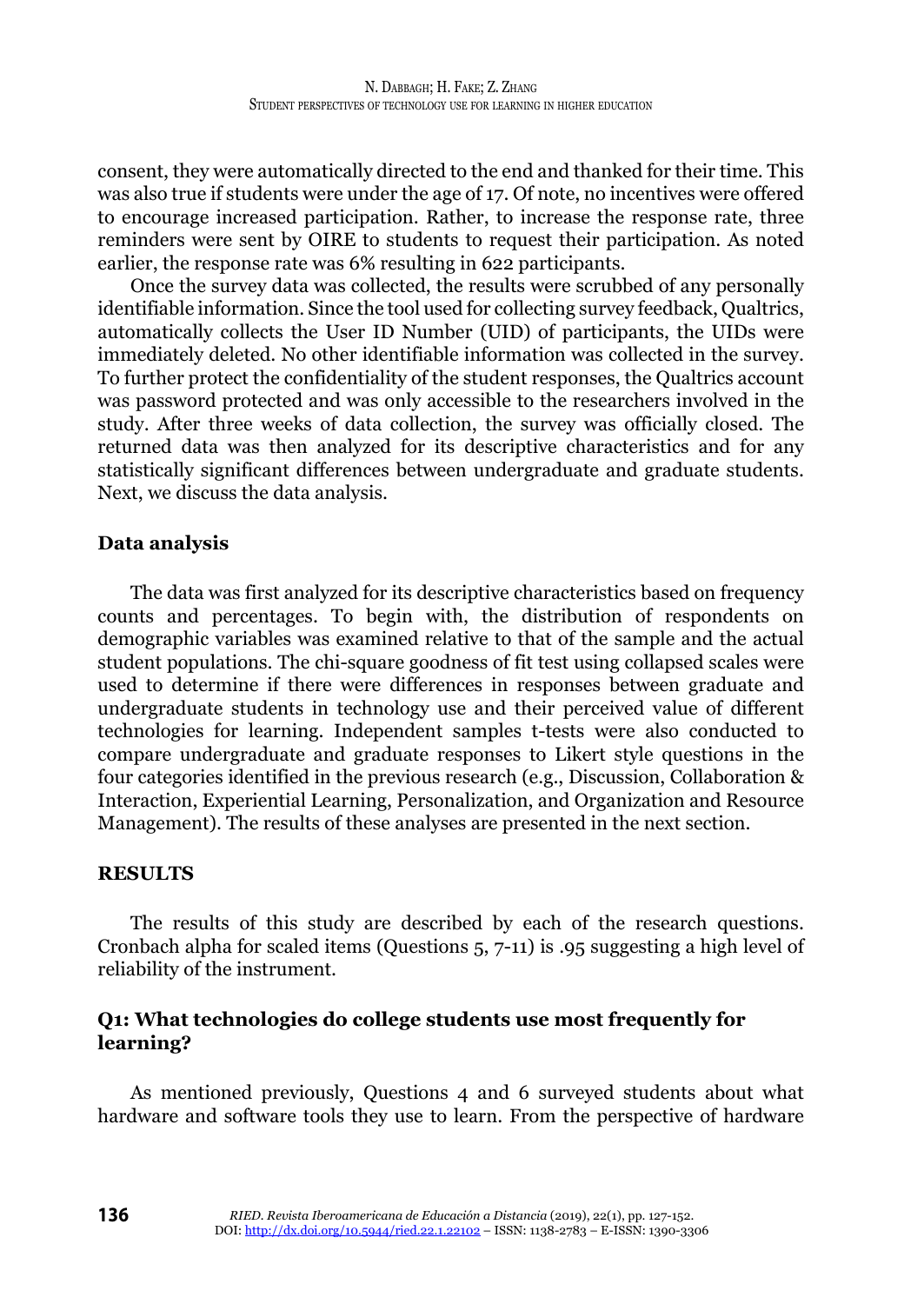devices, laptops had the highest reported usage for learning (98%). Mobile phones (smartphones) were close behind with 72% of participants reporting use. This is consistent with the findings of the Dabbagh and Fake (2017) study described earlier. On the other hand, only a small percentage of participants indicated that they used wearable technologies or streaming devices for learning (5% and 6%, respectively, covered under "Other" in Figure 4).

Figure 4. Reported hardware use for learning



With respect to software or digital tools used for learning, search engines (99%), file sharing tools (90%), and digital libraries (88%) were the most common. Videos (e.g., YouTube videos) (85%) also ranked high for learning. Less popular software tools included podcasts (15%), MOOCs (17%), and blogs (22%). These findings are also consistent with the Dabbagh and Fake (2017) study described earlier. See Figure 5.



Figure 5. Reported software used for learning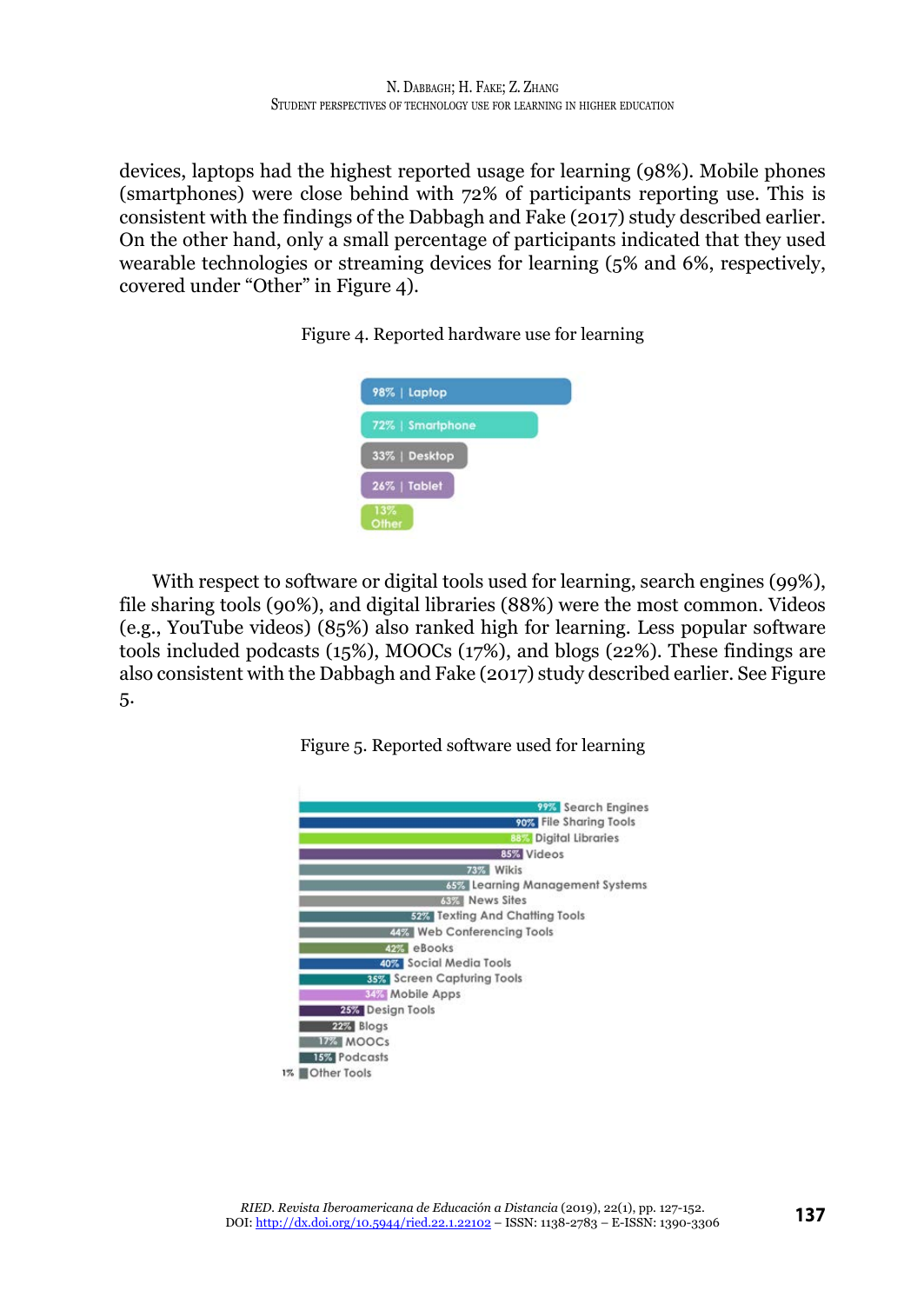### **Q2: What technologies do college students value for learning?**

Question 5 of the *Technology Use for Learning Student Survey* asked students about the value they ascribed to the hardware (devices) they used for learning. The responses indicated that students valued their laptops at the highest level with a striking majority (97%) indicating that laptops were important or very important to their learning. Smartphones also emerged as valued learning devices with 64% of students indicating they felt that the device was important or very important for their learning. Consistent with the student reported frequency use, wearable technologies, and streaming devices were described as not important or not at all important. Only 6% of students agreed that wearable technologies were important or very important for learning and only 8% felt streaming devices were important or very important for learning. See Figure 6.



Figure 6. Importance of hardware used for learning

In addition to what hardware devices college students *valued* for learning, the survey inquired about the perceived importance of the following types of digital tools for learning: collaboration tools, progress tracking tools, visualization tools, experience and resource sharing tools, resource management and organizational tools, and design tools (see Appendix for examples of these tools). The results revealed that collaboration tools were considered to be the most important to students. Of those surveyed, 82% rated collaboration tools important or very important to the learning process followed by progress tracking tools (62%). Design tools were found to be the least important within the given categories with 50% of students indicating they were important or very important to their learning. See Figure 7.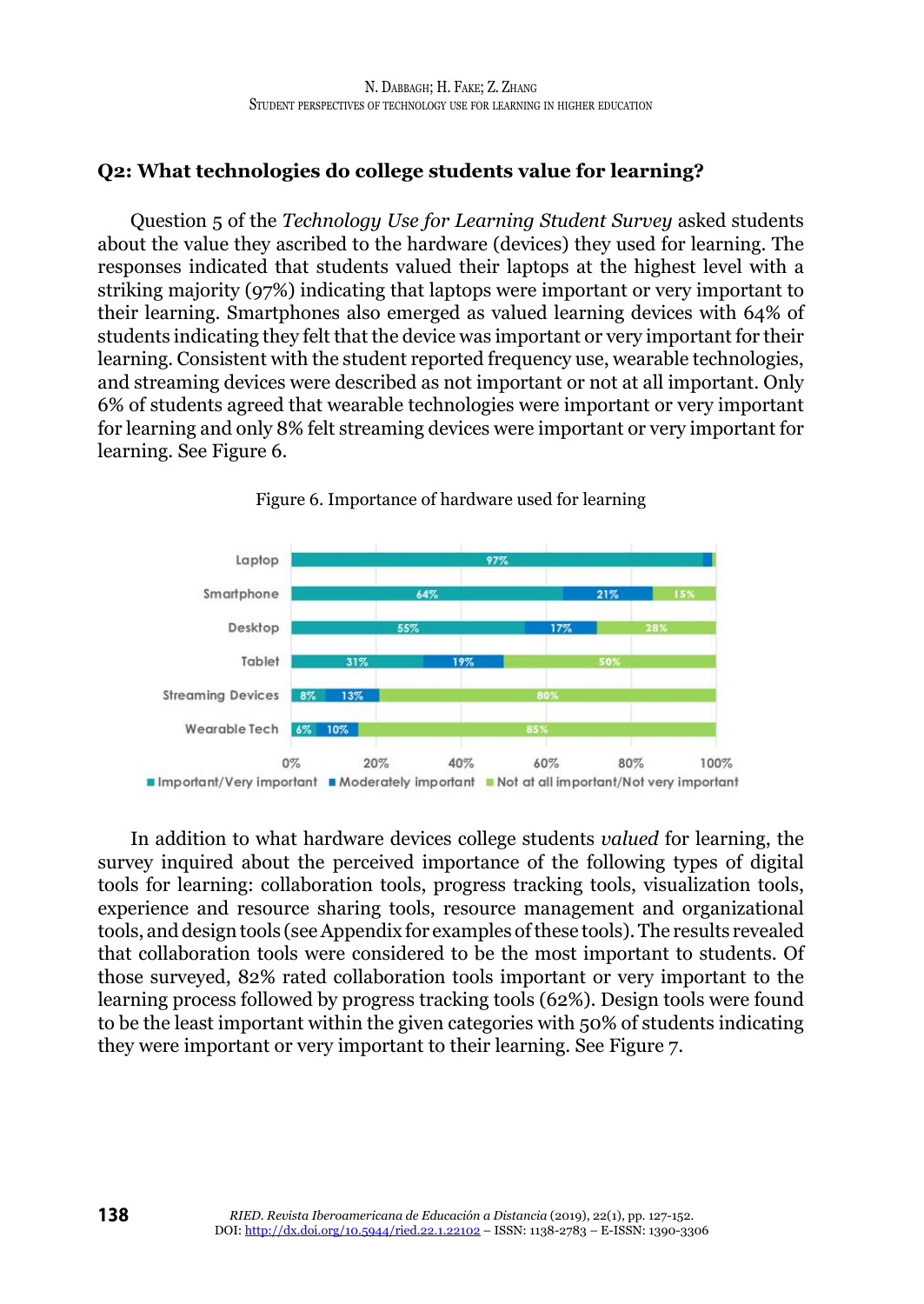

Figure 7. Importance of tools for learning

A Chi-square goodness of fit test was applied to data with collapsed scales (Important/Very Important vs. Moderately Important/Not very important/ Not at all important) to determine whether students' responses to questions regarding perceived technology value distribute differently by level (i.e., graduate vs. undergraduate). Results showed that undergraduate students valued their smartphone as an important device for learning at a statistically significant rate compared to graduate students (68% undergraduate vs. 57% graduate, Important/ Very Important,  $p < 0.05$ ). On the other hand, a significantly higher percentage of graduate students valued their tablets as an important device for learning than undergraduate students (42% graduate versus 24% undergraduate, Important/Very Important, p<.001).

#### **Q3: How effective are technologies in supporting learning?**

Questions 7-10 of the survey evaluated students' perceived effectiveness of learning technologies in supporting four areas. A majority of participants agreed or strongly agreed that technologies used for learning supported them in Discussion, Collaboration and Interaction (69%), Experiential Learning (76%), Personalization (71%), and Organization, Planning, and Resource Management (76%). See Figure 8.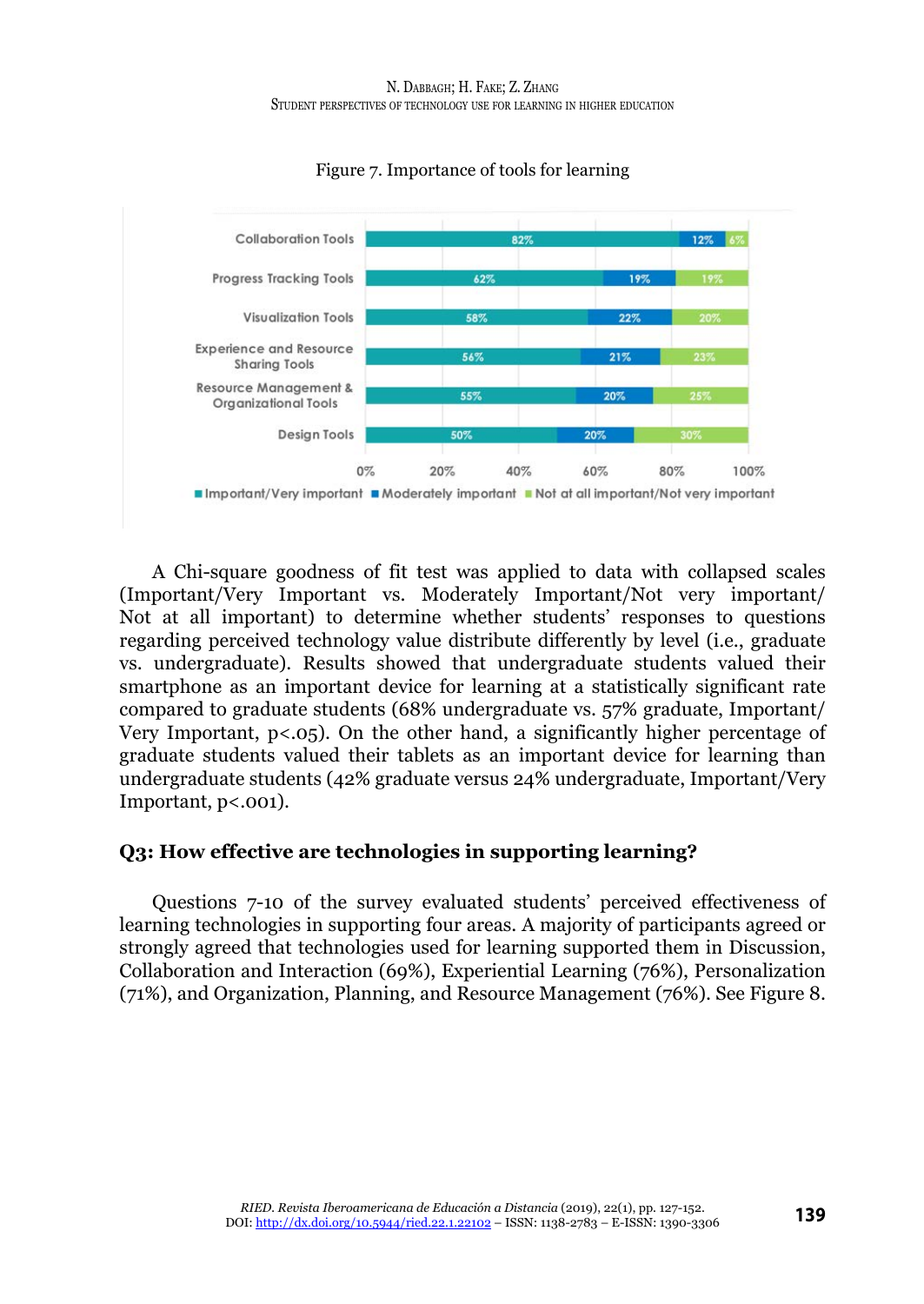

Figure 8. Reported effectiveness based on qualitative categories

Within the aggregated categories, however, there were several statistically significant differences between undergraduate and graduate students regarding their perceived effectiveness of learning technologies. An independent-samples t-test indicated, scores were significantly higher for undergraduate students than graduate students for supporting their ability to "meet learners with similar interests" (DCI), "customize the user interface or visual display to suit my learning needs" (P), "monitor my progress towards achieving a learning goal" (OPRM), "evaluate my learning performance" (OPRM), "reflect on my learning performance" (OPRM), and "determine strategies to help me complete learning tasks" (OPRM). Graduate students, on the other hand, reported that technology "minimizes distractions" (P) at a statistically higher rate than undergraduates. All differences were significant at p < .05 level.

#### **CONCLUSIONS AND IMPLICATIONS**

The results of this study reveal a variety of implications regarding the use of technology in higher education contexts particularly as this relates to integrating Web 2.0 and social media technologies as well as how teaching and learning practices should change as a result of the affordances of these technologies. One key finding of this research is that *value* seems to be closely aligned with *usage*. For example, laptops were overwhelmingly reported as the most used and the most valued devices for learning. Smartphones were also reported as highly used and important or very important to the learning process. These device choices indicate the importance to the modern day student of being able to use portable and mobile devices for learning. It also suggests that students are looking for opportunities to learn on the go or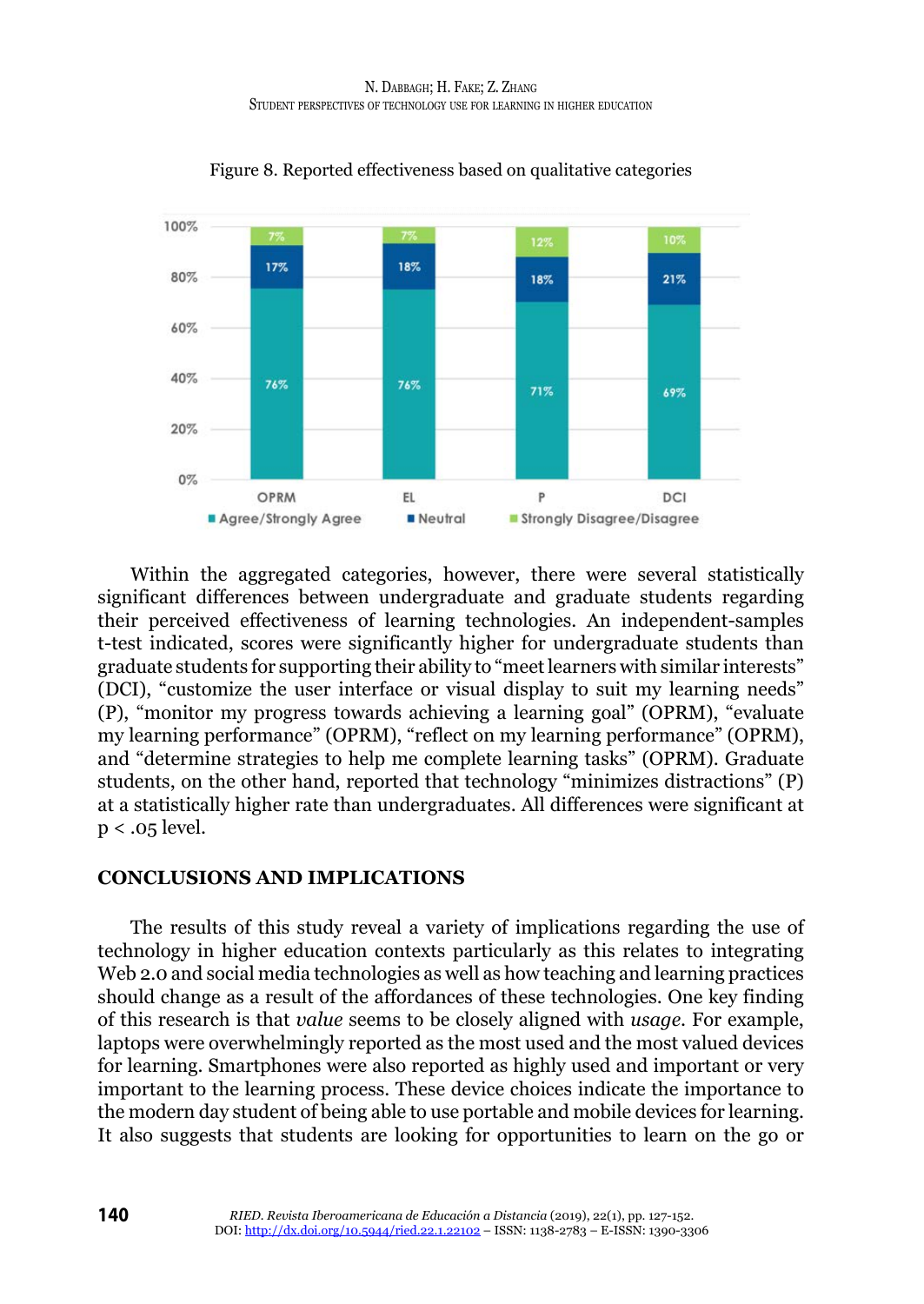anytime, anywhere, without the constraints of a formal learning environment. This is further supported by the low-frequency reports (33%) of students using desktop computers to support their learning. Higher education institutions can better serve students by supporting mobile devices.

Another key finding is that the top five types of software (digital tools) used for learning (search engines, file-sharing tools, digital libraries, videos, and wikis) suggests that learners are taking self-directed approaches to their learning that place them in the center of their learning process. Based on this behavioral trend, educators may need to support learners as they analyze the quality of these resources and lean into this informal means of information seeking behavior. It also may suggest that the traditional learning management system (LMS) may no longer serve as the best means for organizing or facilitating learning for an individual given that learners are embracing resources that extend beyond the traditional LMS.

Also of note, collaboration tools were perceived as the most important to surveyed participants, however, the level of agreement in the Discussion, Collaboration, and Interaction (DCI) category was the lowest of all the categories (69%) in terms of the perceived effectiveness of technology in supporting these learning interactions. While 69% still represents a high level of agreement, the ascribed importance of collaboration tools may suggest that additional research and consideration is necessary to design better teaching strategies, tools, and instructional designs to support collaborative practices using technology. Future research should explore how to optimize the usability of collaborative technologies, how to structure collaborative learning experiences, and how to evaluate the effectiveness of collaboration tools for learning.

Another key finding from this research is that undergraduate and graduate students had different experiences with technology effectiveness. Undergraduate students tended to agree or strongly agree that technology supported Organization, Planning, and Resource Management (OPRM) at a higher level than graduates on a multitude of items. This finding is surprising given that students arriving at university usually have little experience or knowledge in the use of digital tools for learning or awareness of how Web 2.0 tools can be used for learning (Castaneda & Soto, 2010). More research is needed to support this finding. Additionally, "manage my time" scored lower than the average in the category of OPRM for all respondents. Given the perceived importance the participants of this study ascribed to progress tracking tools, this provides an opportunity to identify tools and strategies to further support students in time management.

Overall, it is clear that college students value digital tools for learning and perceive technology as being effective in supporting their learning, however, the noted differences between undergraduate and graduate student populations provide opportunities for future research. From a pragmatic perspective, the results of this study may also help to identify areas of support from an institutional perspective. Since this study was conducted at a public university, the item level responses may indicate potential areas of focus for future initiatives.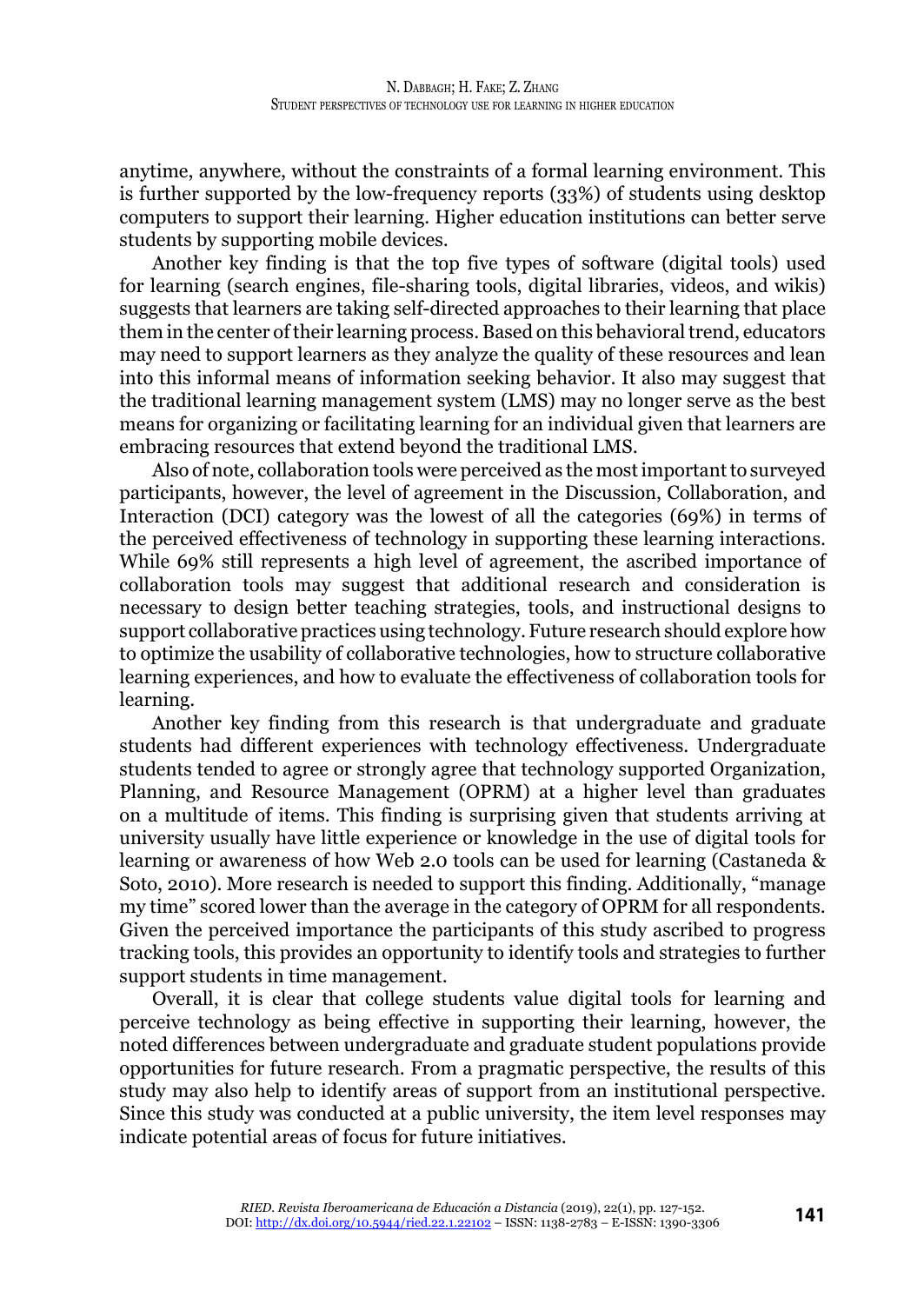#### **REFERENCES**

- Adams Becker, S., Cummins, M., Davis, A., Freeman, A., Hall Giesinger, C., & Ananthanarayanan, V. (2017). *NMC Horizon Report: 2017 Higher Education Edition*. Austin, Texas: The New Media Consortium.
- Adell, J., & Castañeda, L. (2010). Los Entornos Personales de Aprendizaje (PLEs): Una nueva manera de entender el aprendizaje. En R. Roig Vila & M. Fiorucci, (Eds.), *Claves para la investigación en innovación y calidad educativas. La integración de las Tecnologías de la Información y la Comunicación y la Interculturalidad en las aulas. Stumenti di ricerca per l'innovaziones e la qualità in ámbito educativo. La Tecnologie dell'informazione e della Comunicazione e l'interculturalità nella scuola.* Alcoy: Marfil – Roma TRE Universita degli studi.
- Barron, B. (2006). Interest and self-sustained learning as catalysts of development: A learning ecology perspective. *Human Development, 49*(4), 193-224. doi:10.1159/000094368
- Casta**ñ**eda, L., & Soto, J. (2010). Building Personal Learning Environments by using and mixing ICT tools in a professional way. *Digital Education Review*, *18*, 9-25.
- Dabbagh, N., Benson, A., Denham, A., Joseph, R., Al-Freih, M., Zgheib, G, . . . Guo, Z. (2016). *Learning technologies and globalization: Pedagogical frameworks and applications.* SpringerBriefs in Educational Communications and Technology. Cham, Switzerland: Springer International Publishing AG.
- Dabbagh, N., & Fake, H. (2017). College students' perceptions of Personal Learning Environments (PLEs) through the lens of digital tools, processes, and spaces. *Journal of New Approaches in Educational Research, 6*(1), 28-36. Retrieved from [https://naerjournal.](https://naerjournal.ua.es/article/view/v6n1-4) [ua.es/article/view/v6n1-4](https://naerjournal.ua.es/article/view/v6n1-4)
- Dabbagh, N., & Kitsantas, A. (2012). Personal Learning Environments, social media, and self-regulated learning: A natural formula for connecting formal and informal learning. *The Internet and Higher Education, 15*(1)*,* 3-8. doi: [http://](http://dx.doi.org/10.1016/j.iheduc.2011.06.002) [dx.doi.org/10.1016/j.iheduc.2011.06.002](http://dx.doi.org/10.1016/j.iheduc.2011.06.002)
- Dabbagh, N., & Kitsantas, A. (2013). The role of social media in self-regulated learning. *International Journal of Web Based Communities (IJWBC), Special Issue, Social Networking and Education as a Catalyst Social Change, 9(2), 256-*<br>273. *doi:* http://dx.doi.org/10.1504/ 273. doi: [http://dx.doi.org/10.1504/](http://dx.doi.org/10.1504/ijwbc.2013.053248) [ijwbc.2013.053248](http://dx.doi.org/10.1504/ijwbc.2013.053248)
- Dabbagh, N., Kitsantas, A., Al-Freih, M., & Fake, H. (2015). Using social media to develop Personal Learning Environments (PLEs) and self-regulated learning skills: A case study. *International Journal of Social Media and Interactive Learning Environments, 3*(3), 163-183.
- Dabbagh, N., & Reo, R. (2011). Impact of Web 2.0 on higher education. In D. W. Surry, T. Stefurak, & R. Gray (Eds.), *Technology integration in higher education: Social and organizational aspects* (174-187). Hershey, PA: IGI Global. doi: [http://](http://dx.doi.org/10.4018/978-1-60960-147-8.ch013) [dx.doi.org/10.4018/978-1-60960-147-8.](http://dx.doi.org/10.4018/978-1-60960-147-8.ch013) [ch013](http://dx.doi.org/10.4018/978-1-60960-147-8.ch013)
- Davis, M. (2008). *Project 10X, semantic wave 2008 report: Industry roadmap to Web 3.0 & multibillion dollar market opportunities.* Retrieved from [http://www.eurolibnet.eu/files/](http://www.eurolibnet.eu/files/REPOSITORY/20090507165103_SemanticWaveReport2008.pdf) [REPOSITORY/20090507165103\\_](http://www.eurolibnet.eu/files/REPOSITORY/20090507165103_SemanticWaveReport2008.pdf) [SemanticWaveReport2008.pdf](http://www.eurolibnet.eu/files/REPOSITORY/20090507165103_SemanticWaveReport2008.pdf)
- Dede, C., & Crimson, E. (2013). *New technology-based models for postsecondary learning: Conceptual frameworks and research agendas*. Paper presented at the National Science Foundation-Sponsored Computing Research Association Workshop, Boston, MA. Retrieved from [http://archive2.](http://archive2.cra.org/uploads/documents/resources/rissues/Postseconday_Learning_NSF-CRA_report.pdf)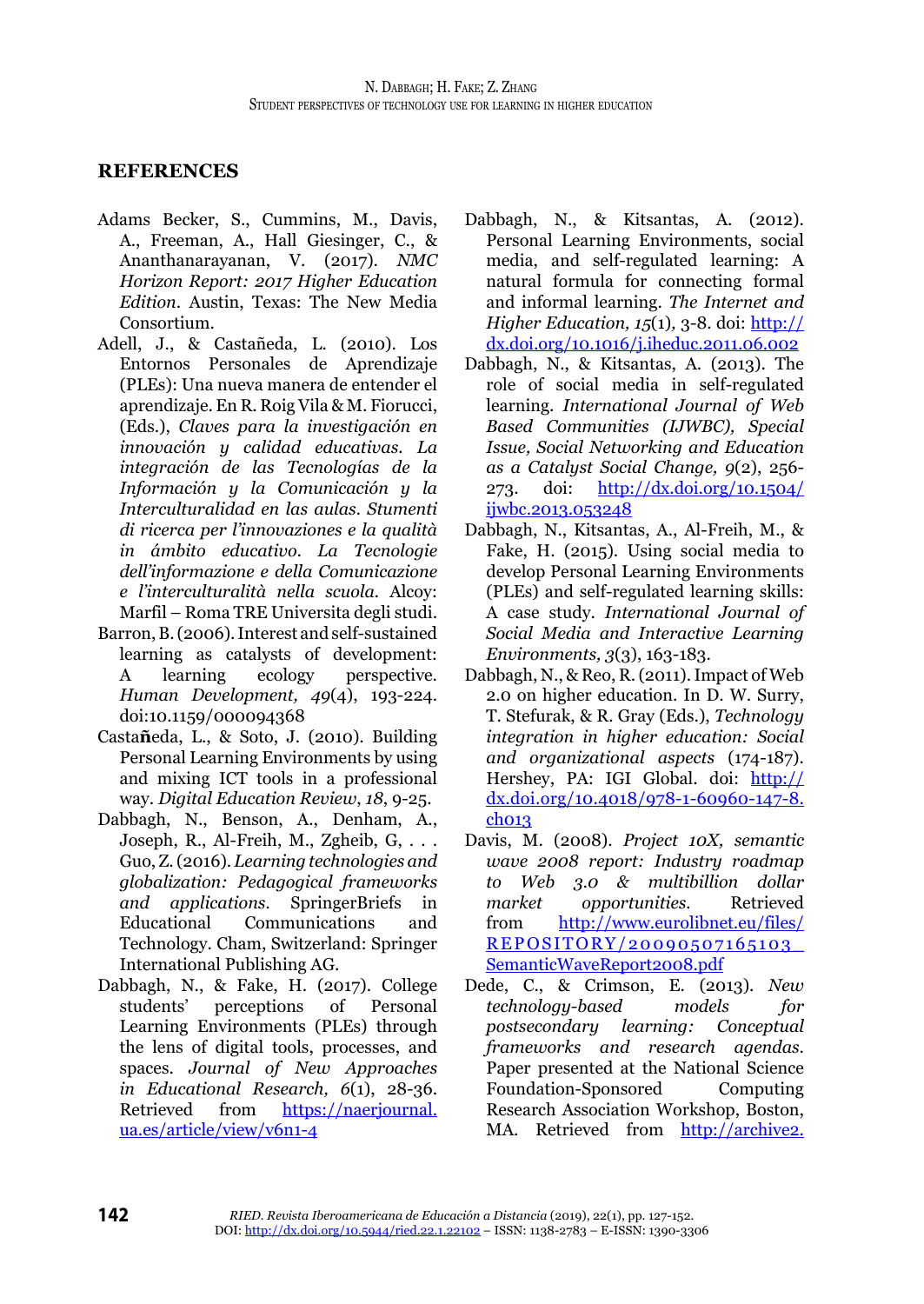[cra.org/uploads/documents/resources/](http://archive2.cra.org/uploads/documents/resources/rissues/Postseconday_Learning_NSF-CRA_report.pdf) [rissues/Postseconday\\_Learning\\_NSF-](http://archive2.cra.org/uploads/documents/resources/rissues/Postseconday_Learning_NSF-CRA_report.pdf)[CRA\\_report.pdf](http://archive2.cra.org/uploads/documents/resources/rissues/Postseconday_Learning_NSF-CRA_report.pdf)

- Haskins, T. (2007, July 13). PLEs are power tools [web log post]. Retrieved from [http://growchangelearn.blogspot.](http://growchangelearn.blogspot.com/2007/06/ples-are-power-tools.html) [com/2007/06/ples-are-power-tools.html](http://growchangelearn.blogspot.com/2007/06/ples-are-power-tools.html)
- Johnson, L., Adams, S., & Haywood, K. (2011). *The NMC horizon report: 2011 K-12 edition.* Retrieved from [http://www.](http://www.nmc.org/pdf/2011-%20Horizon-Report-K12.pdf) [nmc.org/pdf/2011- Horizon-Report-K12.](http://www.nmc.org/pdf/2011-%20Horizon-Report-K12.pdf) [pdf](http://www.nmc.org/pdf/2011-%20Horizon-Report-K12.pdf)
- Kitsantas, A., & Dabbagh, N. (2010). *Learning to learn with Integrative Learning Technologies (ILT): A practical guide for academic success*. Greenwich, CT: Information Age Publishing. doi: [http://dx.doi.org/10.1111/j.1467-](http://dx.doi.org/10.1111/j.1467-9647.2012.00837.x) [9647.2012.00837.x](http://dx.doi.org/10.1111/j.1467-9647.2012.00837.x)
- Martindale, T., & Dowdy, M. (2010). Personal Learning Environments. In G. Veletsianos (Ed.), *Emerging technologies in distance education* (177-193). Edmonton, AB: Athabasca University Press.
- Mason, R., & Rennie, F. (2007). Using Web 2.0 for learning in the community. *The Internet and Higher Education, 10*(3), 196-203. doi: [http://dx.doi.org/10.1016/j.](http://dx.doi.org/10.1016/j.iheduc.2007.06.003) [iheduc.2007.06.003](http://dx.doi.org/10.1016/j.iheduc.2007.06.003)
- McLoughlin, C., & Lee, M. J.W. (2010). Personalised and self-regulated learning in the Web 2.0 era: International exemplars of innovative pedagogy using social software. *Australasian Journal of*

*Educational Technology, 26*(1), 28-43. doi: <http://dx.doi.org/10.14742/ajet.1100>

- Minocha, S., & Kerawalla, L. (2011). University students' self-motivated blogging and development of study skills and research skills. In M. J. W. Lee, & C. McLoughlin (Eds.), *Web 2.0-based e-Learning: Applying social informatics for tertiary teaching* (149-179). Hershey, PA: IGI Global. doi: [http://dx.doi.](http://dx.doi.org/10.4018/9781605662947.ch008) [org/10.4018/9781605662947.ch008](http://dx.doi.org/10.4018/9781605662947.ch008)
- Pardo, A. (2013). Social learning graphs: Combining social network graphs and analytics to represent learning experiences. *International Journal of Social Media and Interactive*
- *Learning Environments, 1*(1), 43-58. doi: 10.1504/IJSMILE.2013.051652.
- Parra, B. (2016). Learning strategies and styles as a basis for building personal learning environments. *International Journal of Educational Technology in Higher Education*, *13*(4). doi: 10.1186/ s41239-016-0008-z.
- U.S. Department of Education, Office of Educational Technology, Reimagining the Role of Technology in Education: 2017 National Education Technology Plan Update, Washington, D.C., 2017.<br>1 Harmelen, M. (2008).
- van Harmelen, M. (2008). Design trajectories: Four experiments in PLE implementation. *Interactive Learning Environments, 16*(1), 35-46. doi: [http://](http://dx.doi.org/10.1080/10494820701772686) [dx.doi.org/10.1080/10494820701772686](http://dx.doi.org/10.1080/10494820701772686)

#### **ACADEMIC AND PROFESSIONAL PROFILE OF THE AUTHORS**

**Nada Dabbagh** is Professor and Director of the Division of Learning Technologies in the College of Education and Human Development at George Mason University. She received a PhD in Instructional Systems from The Pennsylvania State University. Her research explores the pedagogical ecology of technology mediated learning environments with the goal of understanding the social and cognitive consequences of learning systems design. Her publications focus on personal learning environments, problem-based learning, and online and blended learning. E-mail: [ndabbagh@gmu.edu](mailto:ndabbagh@gmu.edu)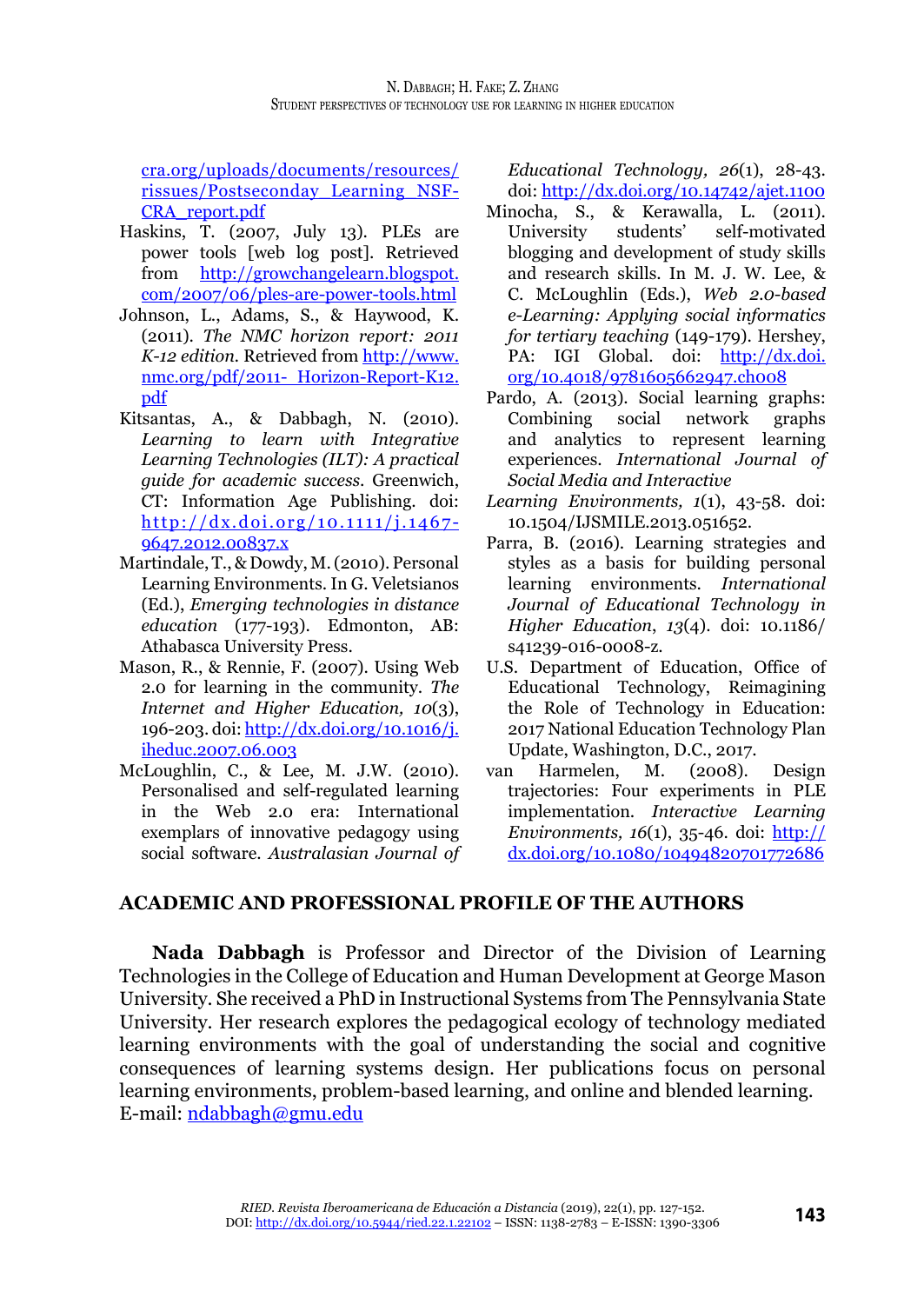**Helen Fake** is a Ph.D. candidate at George Mason University where she is writing her dissertation on Personalized Learning in Workforce Training and Development Programs. Her research and publications focus on personalized learning, workforce training and development, and instructional design. She currently serves as the Lead User Experience Designer and Researcher at The Motley Fool and is also the Co-Founder and CEO of Boom Dazzle, LLC., an instructional design consultancy. E-mail: [hfake@gmu.edu](mailto:hfake@gmu.edu)

**Zhicheng Zhang** received a PhD in Educational Research from the University of Alabama and a MS in Computer Science from the University of Northern Virginia. Her publications include college students' metacognitive development, teacher assessment competencies (journal articles), research pathways and methodologies in institutional/survey research (book chapters). Her research also covers technology impact on student learning and course evaluation. She is currently serving as the Associate Director of Institutional Research and Effectiveness at George Mason University.

E-mail: [zzhang11@gmu.edu](mailto:zzhang11@gmu.edu)

Address: George Mason University MSN 3D2, 4400 University Drive Fairfax, VA 22030

**Date of receipt**: 23/05/2018 **Date of acceptance**: 15/06/2018 **Date of layout:** 13/10/2018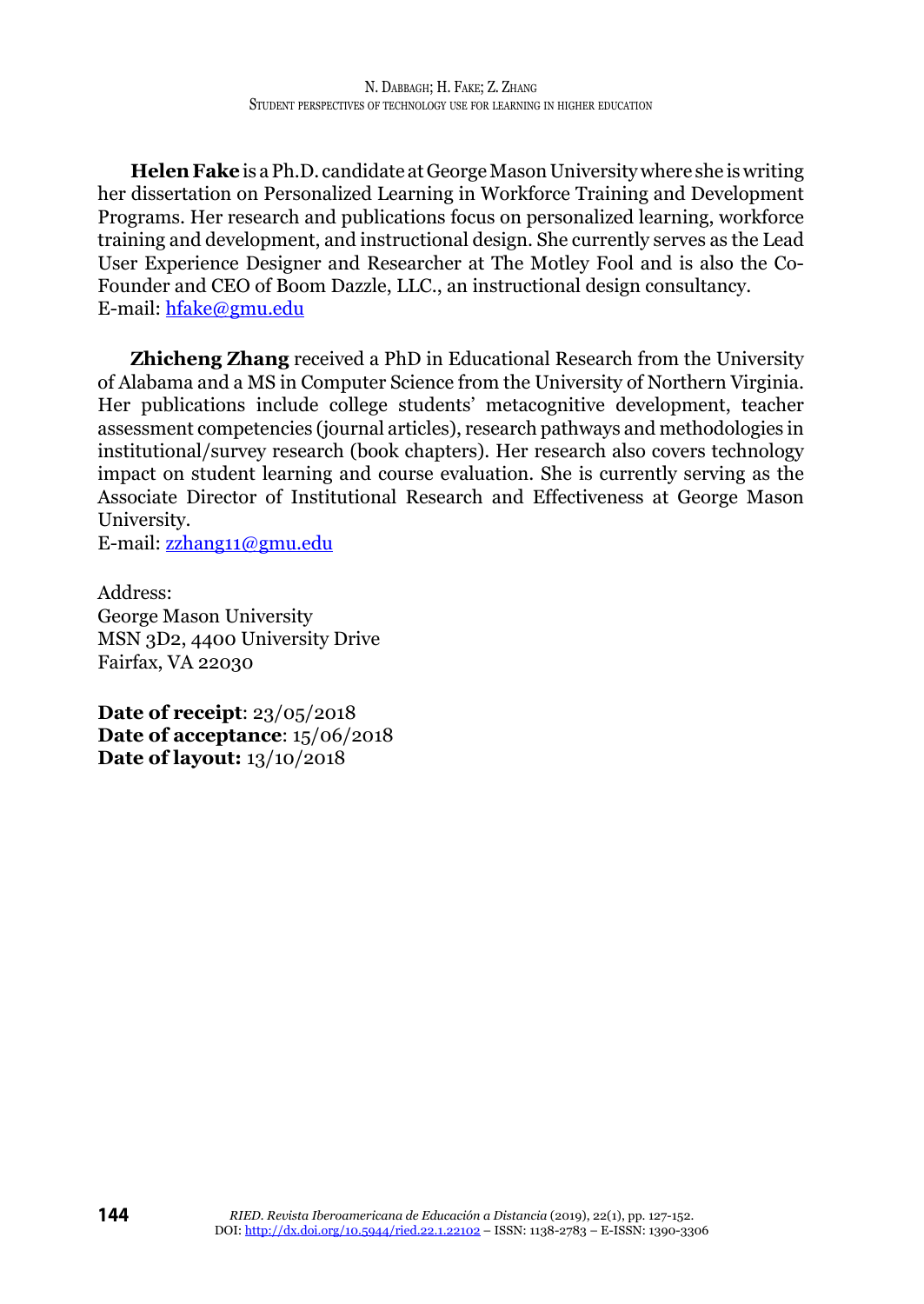## **APPENDIX**

*Technology Use For Learning Student Survey 2017-2018*

#### **Research Consent**

**I consent to participate in this online research survey.** [Additional](https://docs.google.com/document/d/1gnFbapnFuJcLLDA57ws4p8YS0CUtSiuFt0qFHukCet8/edit)  [information about this research project can be found here.](https://docs.google.com/document/d/1gnFbapnFuJcLLDA57ws4p8YS0CUtSiuFt0qFHukCet8/edit) **(Agree/Disagree)**  *(Disagree answer disqualifies tester)*

#### **1. Please indicate your age.**

- a. 17 or younger *(disqualifies tester)*
- b. 18-21
- c. 22-30
- d. 31-40
- e. 41-50
- f. 50+

#### **2. Which of the following best describes your class standing during the current academic year?**

- a. Freshman or first-year student
- b. Sophomore or second-year student
- c. Junior or third-year student
- d. Senior or fourth-year student
- e. Fifth-year student or beyond
- f. Graduate student
- g. Doctoral student

### **3. In what area is your major? (Select the option that is the closest match to your primary major)**

- a. Agriculture and natural resources
- b. Biological/life sciences
- c. Business, management, marketing
- d. Communications/journalism
- e. Computer and information sciences
- f. Education and training
- g. Engineering and architecture
- h. Fine and performing arts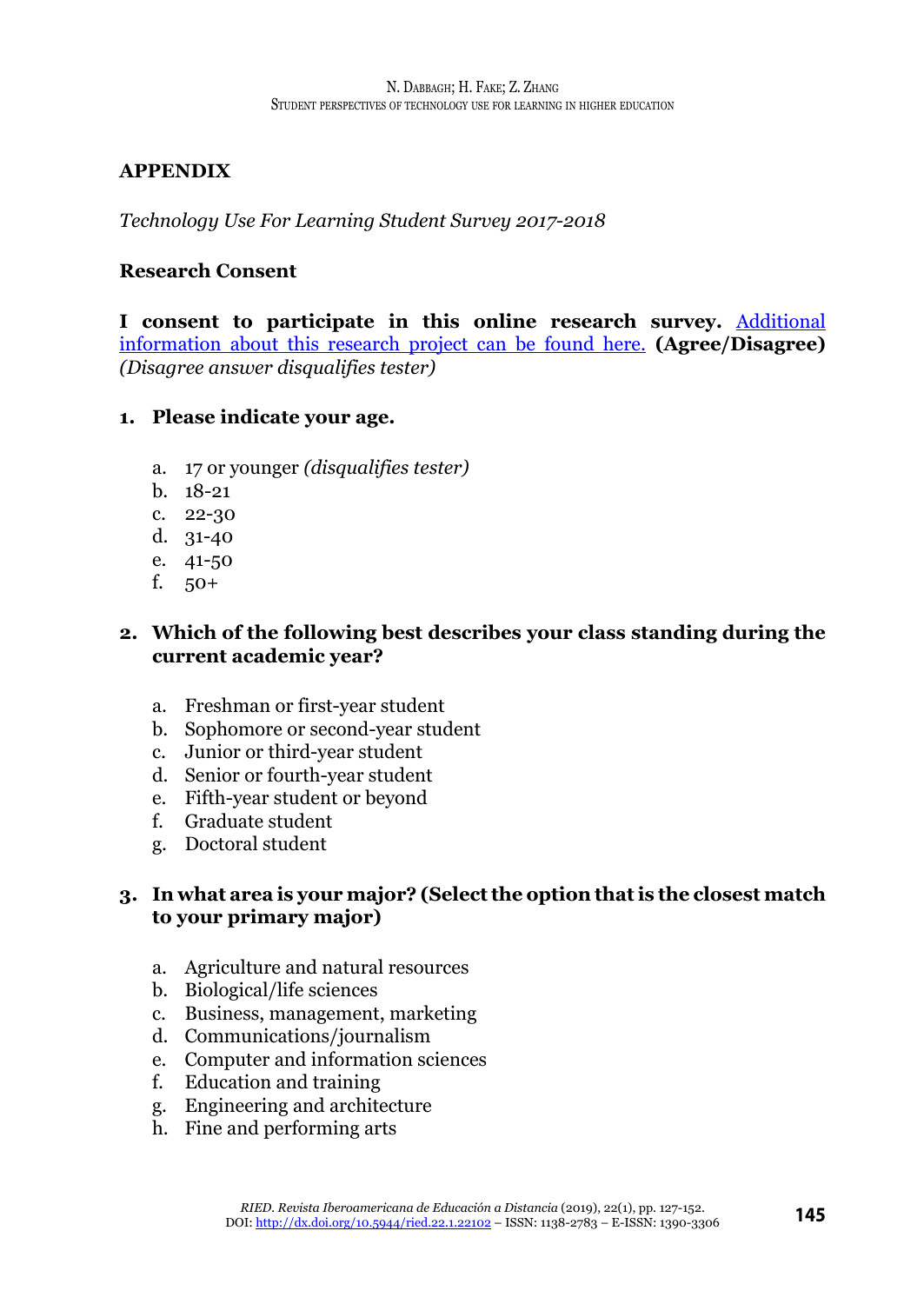- i. Health Sciences
- j. Humanities
- k. Liberal arts/general studies
- l. Manufacturing, construction, repair, or transportation
- m. Physical sciences, including mathematical sciences
- n. Public administration, legal, social, and protective services
- o. Social sciences
- p. Undecided
- q. Other major not described above (please specify)

## **4. What hardware do you use for learning? (Check all that apply)**

- a. Laptop
- b. Desktop
- c. Smartphone
- d. Tablet
- e. Wearable technologies (e.g., smartwatch, Google glass, fitness device, headset)
- f. Streaming Media Devices (e.g., Roku, Apple TV, Amazon Fire Stick)
- g. Other (please specify)

## **5. How important is each of the following devices for your learning?**

|                                                                                              | <b>Not</b> | Not at all<br>Applicable important | Not very<br>important | Moderately<br>important | <b>Very</b><br>important | Extremely<br>important |
|----------------------------------------------------------------------------------------------|------------|------------------------------------|-----------------------|-------------------------|--------------------------|------------------------|
| Laptop                                                                                       |            |                                    |                       |                         |                          |                        |
| Desktop                                                                                      |            |                                    |                       |                         |                          |                        |
| Smartphone                                                                                   |            |                                    |                       |                         |                          |                        |
| Tablet                                                                                       |            |                                    |                       |                         |                          |                        |
| Wearable<br>technology (e.g.,<br>smartwatch,<br>Google glass,<br>fitness device,<br>headset) |            |                                    |                       |                         |                          |                        |
| Streaming<br>Devices (e.g.,<br>Roku, Apple TV,<br>Amazon Fire<br>Stick)                      |            |                                    |                       |                         |                          |                        |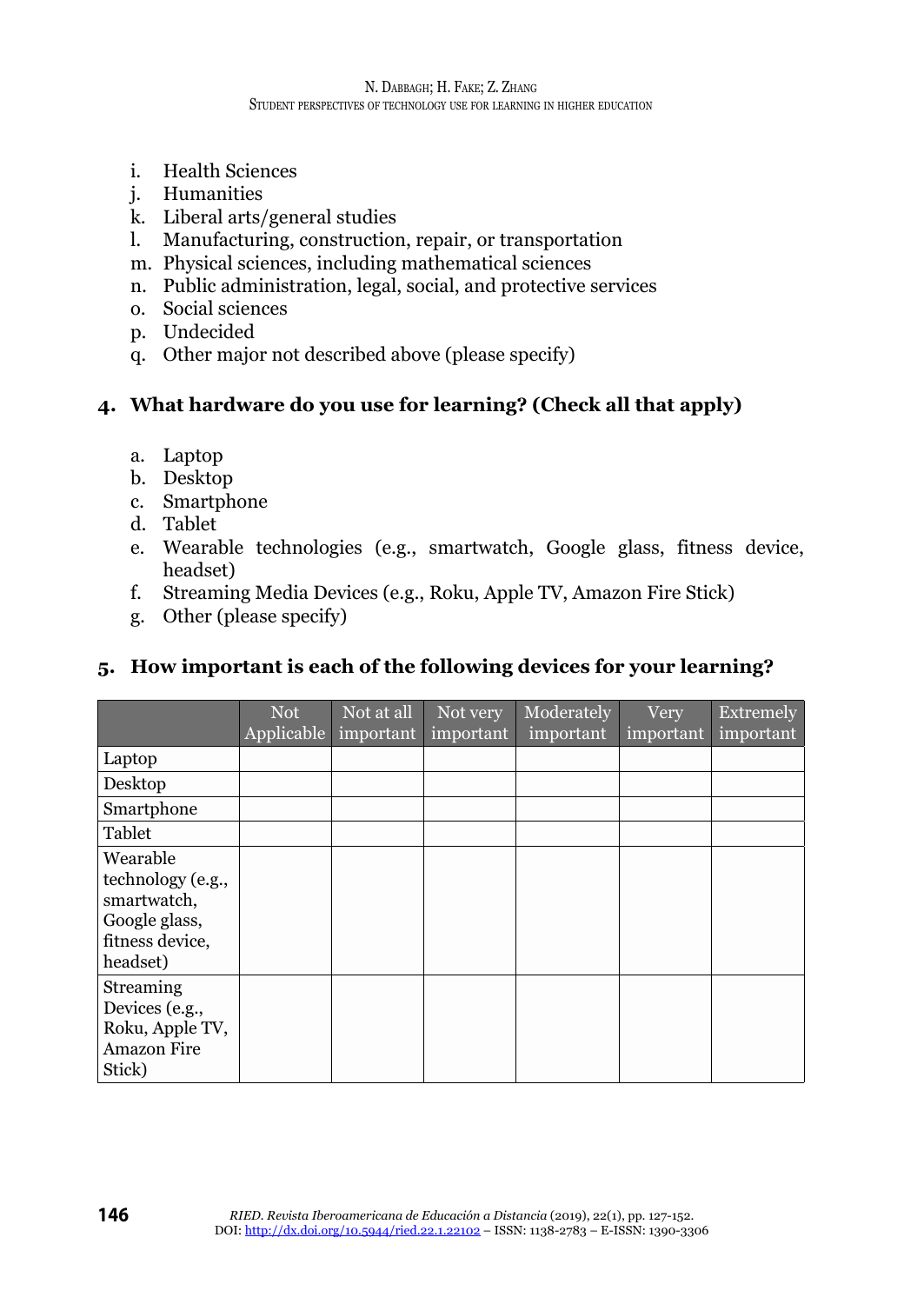### **6. What software, apps, or digital tools do you use for learning? (Check all that apply)**

- a. Wikis (e.g., Wikipedia, WordPress)
- b. Web conferencing tools (e.g., Google Hangouts, Skype)
- c. File sharing tools (e.g., Google Docs, iCloud, Google Drive)
- d. Design tools (e.g., Adobe Creative Suite, Piktochart, Powtoon)
- e. News sites (e.g., BBC, New York Times, CNN)
- f. Search engines (e.g., Google Chrome, Mozilla Firefox, Safari)
- g. Digital libraries (e.g., EBSCO, Mason Library Databases, ProQuest)
- h. Social media tools and social networks (e.g., Twitter, Facebook, LinkedIn)
- i. Videos (e.g., YouTube, [Lynda.com,](http://Lynda.com) TED Talks, instructional videos)
- j. Blogs
- k. Learning Management Systems (e.g., Google Classroom, Moodle, Blackboard)
- l. Mobile Apps (e.g., Duolingo, Kindle)
- m. eBooks
- n. Podcasts
- o. Massive Open Online Courses (MOOCs) (e.g., Coursera, Udacity, iTunes U, MIT Free Courses)
- p. Screen capturing tools (e.g., SnagIt, snipping tool)
- q. Texting and chatting tools (e.g., Google Chat, SMS, WhatsApp)
- r. Other (please specify)

The next four questions  $(Q_7, Q_8, Q_9,$  and  $Q_1$ <sup>o</sup>) seek to understand the extent to which you think technology has enabled your learning. While the questions are the same, the statements within the question will differ. Consider your experience over the past year with learning technologies, and rate your level of agreement with the statements under each question.

#### **7. Technology used for learning has enabled me to...**

| <b>Statement</b>                                    | Know Disagree | Don't Strongly Disagree Neutral Agree |  | <b>Strongly</b><br>Agree |
|-----------------------------------------------------|---------------|---------------------------------------|--|--------------------------|
| Feel connected to other<br>learners                 |               |                                       |  |                          |
| Feel connected to experts                           |               |                                       |  |                          |
| Communicate and<br>collaborate on learning<br>tasks |               |                                       |  |                          |
| Receive feedback about my<br>learning performance   |               |                                       |  |                          |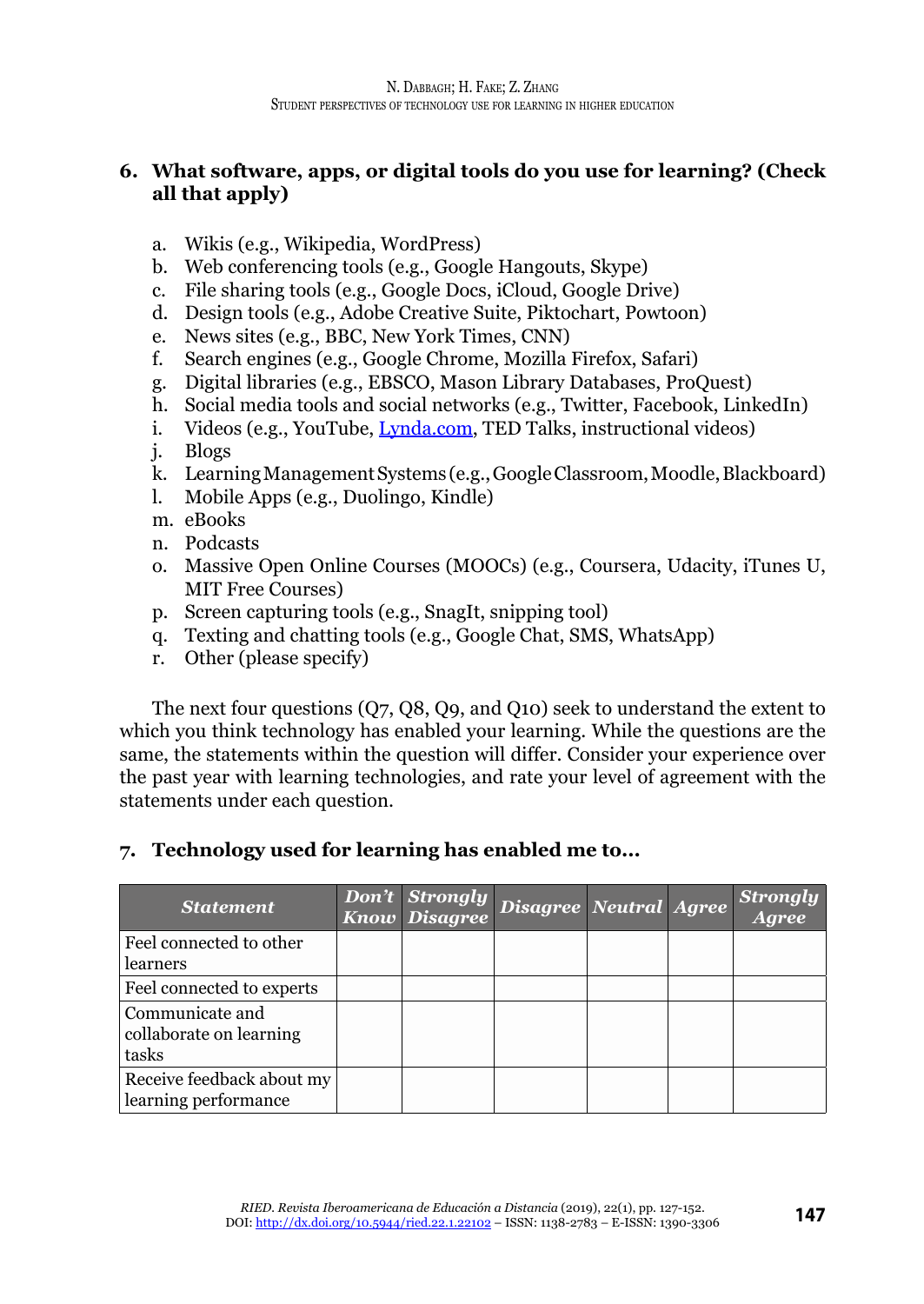| <b>Statement</b>                                              | Don't Strongly<br>Know Disagree | Disagree Neutral Agree |  | <b>Strongly</b><br><b>Agree</b> |
|---------------------------------------------------------------|---------------------------------|------------------------|--|---------------------------------|
| Discuss my learning with<br>others                            |                                 |                        |  |                                 |
| Ask others questions<br>associated with my<br>learning        |                                 |                        |  |                                 |
| Explain my thought<br>process to others                       |                                 |                        |  |                                 |
| Develop relationships<br>outside of my immediate<br>community |                                 |                        |  |                                 |
| Meet learners with similar<br>interests                       |                                 |                        |  |                                 |

## **8. Technology used for learning has enabled me to...**

| <b>Statement</b>                                                                                              | Don't<br>Know | <b>Strongly</b><br><b>Disagree</b> | Disagree   Neutral   Agree |  | <b>Strongly</b><br>Agree |
|---------------------------------------------------------------------------------------------------------------|---------------|------------------------------------|----------------------------|--|--------------------------|
| Work with others on a                                                                                         |               |                                    |                            |  |                          |
| project                                                                                                       |               |                                    |                            |  |                          |
| Build relevant skills that<br>are useful outside the<br>classroom                                             |               |                                    |                            |  |                          |
| Connect formal course<br>materials and real-world<br>experiences                                              |               |                                    |                            |  |                          |
| Complete tangible projects<br>that could be highlighted<br>in a portfolio or resume                           |               |                                    |                            |  |                          |
| Feel confident about<br>tackling real-world tasks                                                             |               |                                    |                            |  |                          |
| Reflect on how to improve<br>a project in the future                                                          |               |                                    |                            |  |                          |
| Experiment, iterate and<br>test different solutions<br>to problems facing<br>professionals in the<br>industry |               |                                    |                            |  |                          |
| Try new behaviors, skills,<br>and attitudes                                                                   |               |                                    |                            |  |                          |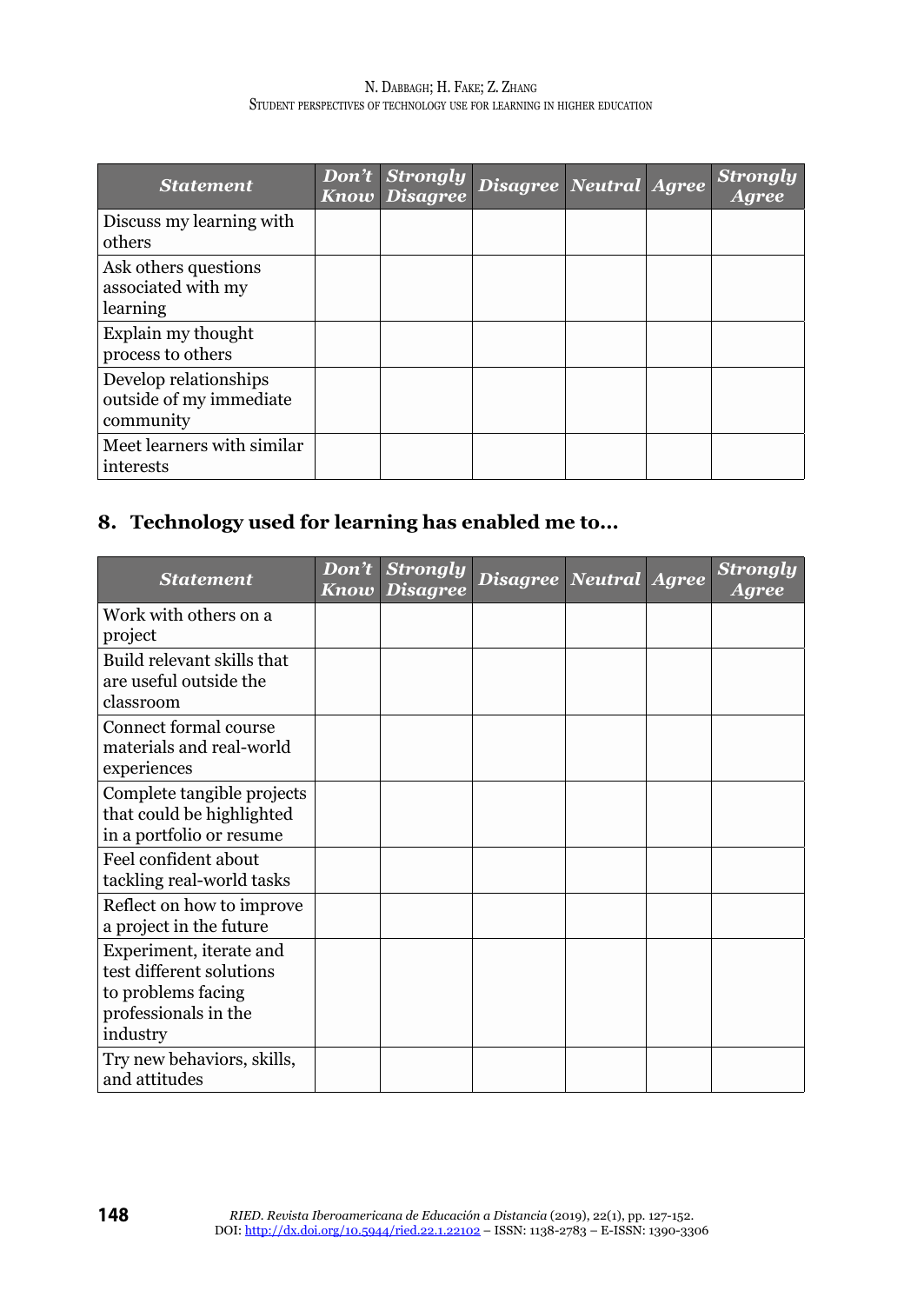## **9. Technology used for learning has enabled me to...**

| <b>Statement</b>                                                               | $\mathbf{Don't}$ | <b>Strongly</b><br>Know Disagree | Disagree Neutral Agree |  | <b>Strongly</b><br><b>Agree</b> |
|--------------------------------------------------------------------------------|------------------|----------------------------------|------------------------|--|---------------------------------|
| Learn at my own pace                                                           |                  |                                  |                        |  |                                 |
| Learn anytime, anywhere                                                        |                  |                                  |                        |  |                                 |
| Customize the user<br>interface or visual display<br>to suit my learning needs |                  |                                  |                        |  |                                 |
| Select how learning<br>materials are presented to<br>me (e.g., video or text)  |                  |                                  |                        |  |                                 |
| Minimize distractions                                                          |                  |                                  |                        |  |                                 |
| Access learning materials<br>that interest me                                  |                  |                                  |                        |  |                                 |
| Access learning materials<br>based on my previous web<br>activity              |                  |                                  |                        |  |                                 |
| Reduce obstacles to<br>learning when compared<br>to a formal setting           |                  |                                  |                        |  |                                 |

## **10. Technology used for learning has enabled me to...**

| <b>Statement</b>                                              | <b>Don't Strongly</b><br>Know Disagree | <b>Disagree Neutral Agree</b> |  | <b>Strongly</b><br><b>Agree</b> |
|---------------------------------------------------------------|----------------------------------------|-------------------------------|--|---------------------------------|
| Set learning goals for<br>myself                              |                                        |                               |  |                                 |
| Manage my time                                                |                                        |                               |  |                                 |
| Monitor my progress<br>towards achieving a<br>learning goal   |                                        |                               |  |                                 |
| Evaluate my learning<br>performance                           |                                        |                               |  |                                 |
| Reflect on my learning<br>performance                         |                                        |                               |  |                                 |
| Determine strategies to<br>help me complete learning<br>tasks |                                        |                               |  |                                 |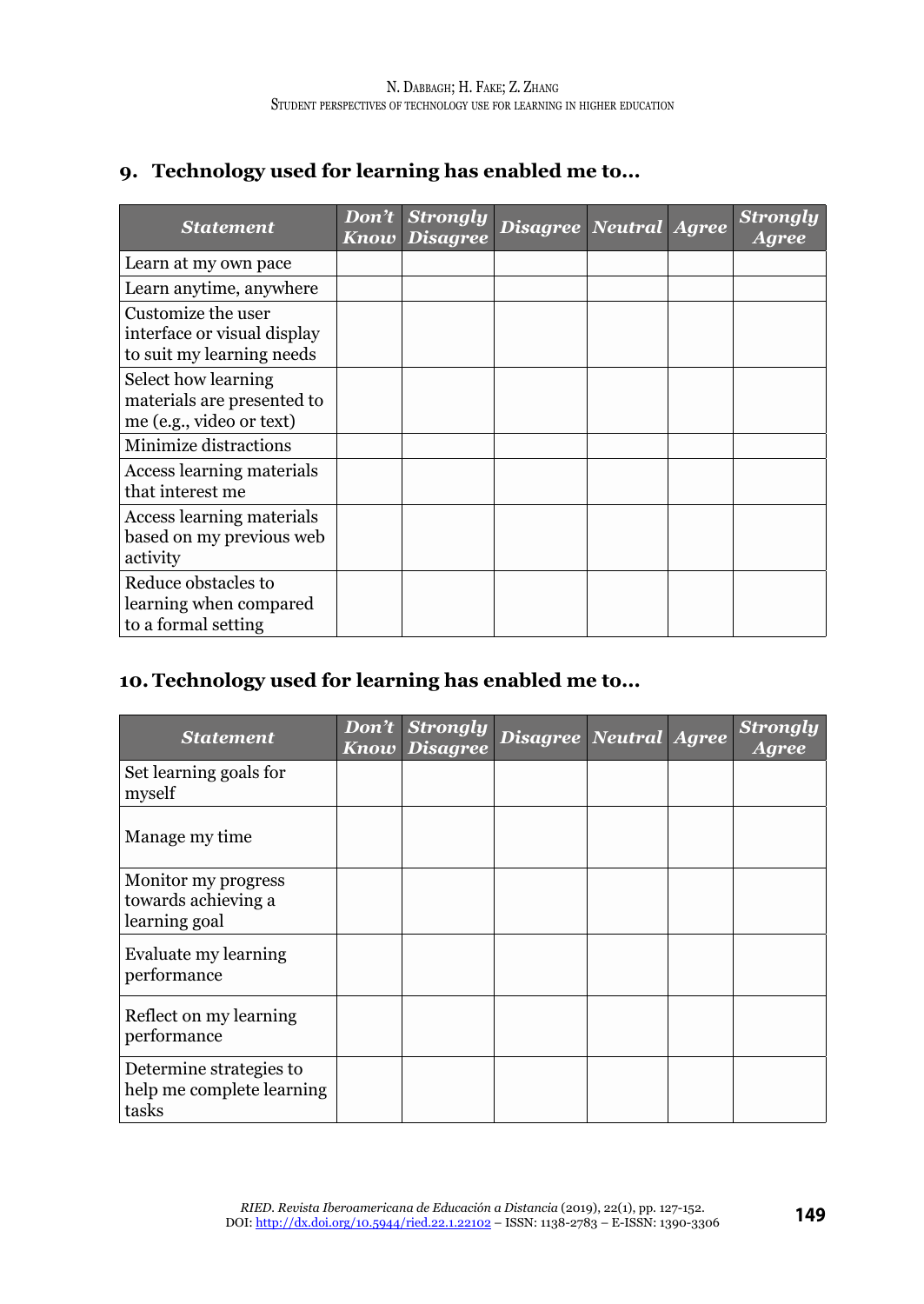| <b>Statement</b>                                | Don't Strongly<br>Know Disagree | <b>Disagree Neutral Agree</b> |  | <b>Strongly</b><br><b>Agree</b> |
|-------------------------------------------------|---------------------------------|-------------------------------|--|---------------------------------|
| Organize my learning<br>resources               |                                 |                               |  |                                 |
| Prioritize learning tasks                       |                                 |                               |  |                                 |
| Aggregate all of my<br>information in one place |                                 |                               |  |                                 |
| Document my work and<br>projects                |                                 |                               |  |                                 |

## **11. How important are the following digital tools for supporting your learning?**

|                       | Don't<br>know | Not at all<br>important | Not very<br>important | Moderately<br>important | <b>Very</b><br>important | <b>Extremely</b><br>important |
|-----------------------|---------------|-------------------------|-----------------------|-------------------------|--------------------------|-------------------------------|
| <b>Resource</b>       |               |                         |                       |                         |                          |                               |
| <b>Management and</b> |               |                         |                       |                         |                          |                               |
| Organizational        |               |                         |                       |                         |                          |                               |
| <b>Tools</b> -        |               |                         |                       |                         |                          |                               |
| Technologies that     |               |                         |                       |                         |                          |                               |
| allow you to manage   |               |                         |                       |                         |                          |                               |
| learning resources.   |               |                         |                       |                         |                          |                               |
| For example, a        |               |                         |                       |                         |                          |                               |
| social bookmarking    |               |                         |                       |                         |                          |                               |
| tool may help you     |               |                         |                       |                         |                          |                               |
| aggregate, save, or   |               |                         |                       |                         |                          |                               |
| store online content  |               |                         |                       |                         |                          |                               |
| for the future (e.g., |               |                         |                       |                         |                          |                               |
| Evernote, OneNote,    |               |                         |                       |                         |                          |                               |
| $etc.$ ).             |               |                         |                       |                         |                          |                               |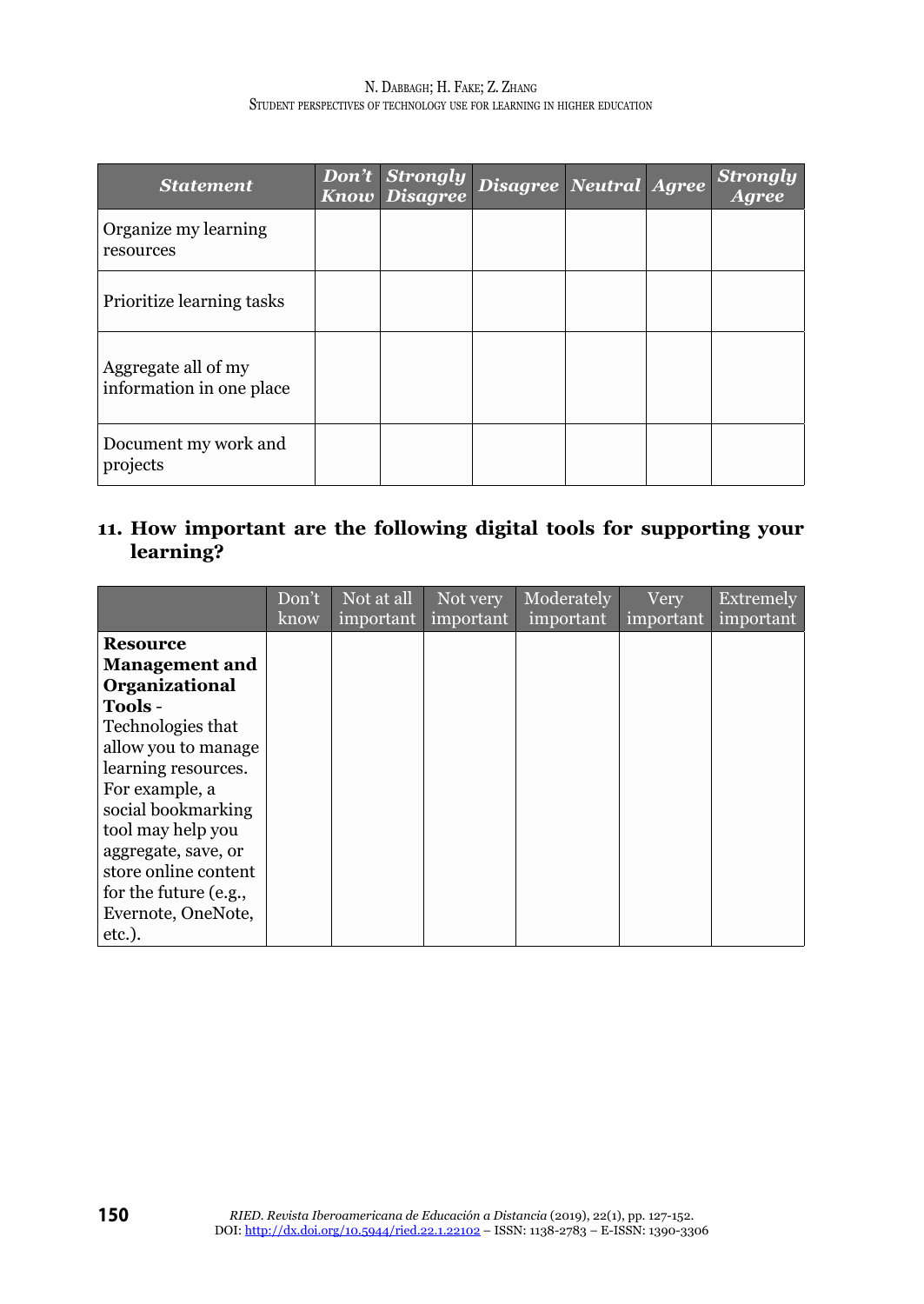|                       | Don't | Not at all | Not very  | Moderately | Very      | <b>Extremely</b> |
|-----------------------|-------|------------|-----------|------------|-----------|------------------|
|                       | know  | important  | important | important  | important | important        |
| <b>Progress</b>       |       |            |           |            |           |                  |
| <b>Tracking Tools</b> |       |            |           |            |           |                  |
| - Technologies        |       |            |           |            |           |                  |
| that enable you to    |       |            |           |            |           |                  |
| track your progress   |       |            |           |            |           |                  |
| towards attaining     |       |            |           |            |           |                  |
| learning goals over   |       |            |           |            |           |                  |
| time (e.g., mobile    |       |            |           |            |           |                  |
| checklists, reminder  |       |            |           |            |           |                  |
| apps, etc.)           |       |            |           |            |           |                  |
| Collaboration         |       |            |           |            |           |                  |
| Tools-                |       |            |           |            |           |                  |
| Technologies          |       |            |           |            |           |                  |
| that enable you       |       |            |           |            |           |                  |
| to communicate        |       |            |           |            |           |                  |
| with others and       |       |            |           |            |           |                  |
| cooperate towards     |       |            |           |            |           |                  |
| a shared goal (e.g.,  |       |            |           |            |           |                  |
| Google Drive,         |       |            |           |            |           |                  |
| Slack, Dropbox,       |       |            |           |            |           |                  |
| SharePoint, Google    |       |            |           |            |           |                  |
| Hangout, etc.)        |       |            |           |            |           |                  |
| <b>Visualization</b>  |       |            |           |            |           |                  |
| Tools-                |       |            |           |            |           |                  |
| Technologies that     |       |            |           |            |           |                  |
| allow you to display  |       |            |           |            |           |                  |
| information in        |       |            |           |            |           |                  |
| different ways to     |       |            |           |            |           |                  |
| find new patterns or  |       |            |           |            |           |                  |
| trends (e.g., Mind-   |       |            |           |            |           |                  |
| Mapping software,     |       |            |           |            |           |                  |
| Google Charts, etc.)  |       |            |           |            |           |                  |
| Design Tools-         |       |            |           |            |           |                  |
| Technologies that     |       |            |           |            |           |                  |
| allow you to create   |       |            |           |            |           |                  |
| digital materials     |       |            |           |            |           |                  |
| and prototypes        |       |            |           |            |           |                  |
| (e.g., Photoshop,     |       |            |           |            |           |                  |
| Illustrator, Sketch,  |       |            |           |            |           |                  |
| etc.)                 |       |            |           |            |           |                  |